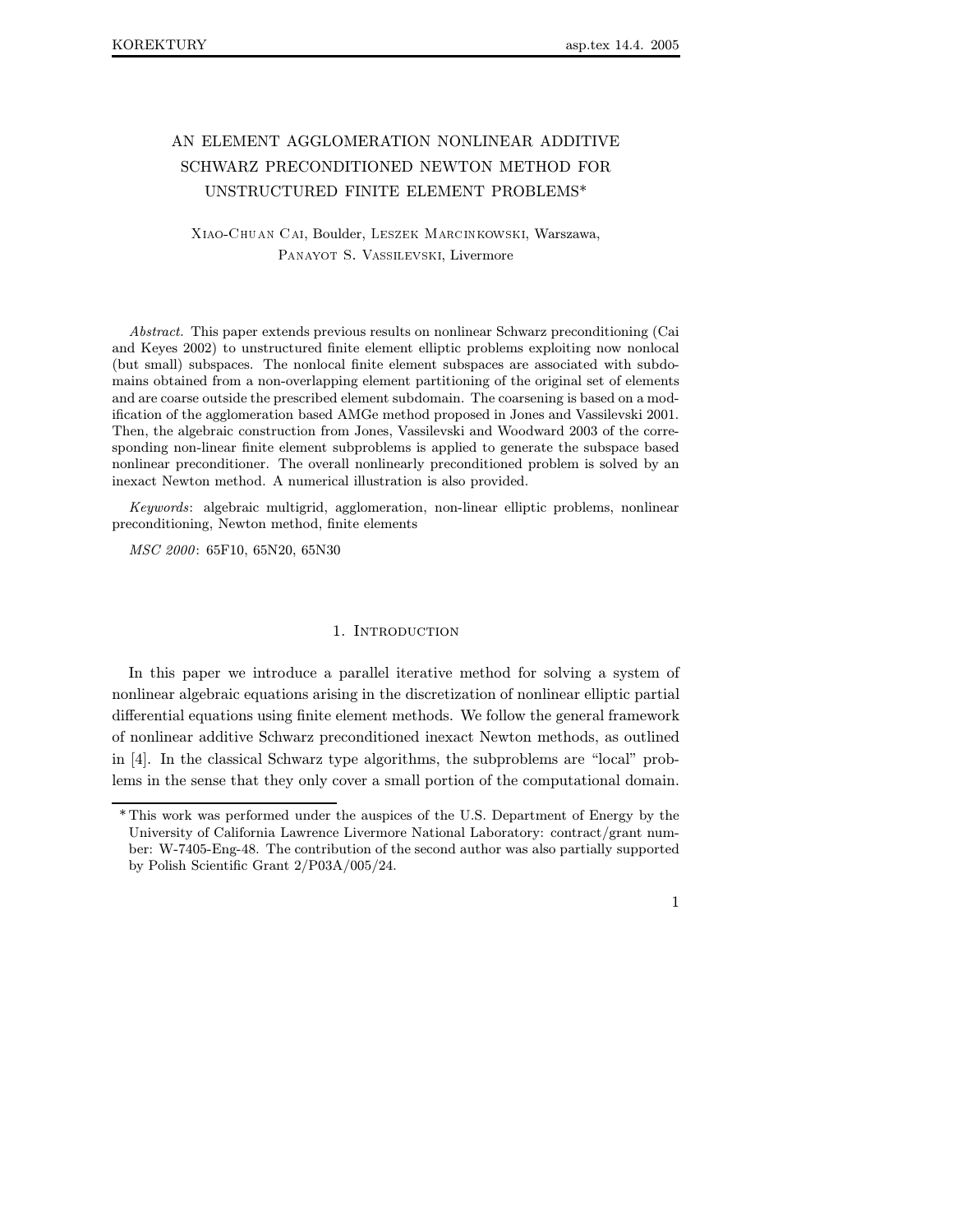Such an approach is good for distributed parallel computing since the localized subproblems can be solved independently on different processors, however, due to the lack of communication among the subproblems, the convergence degenerates as the number of processors grows without using a coarse problem that connects all the subproblems. A new approach to the linear Schwarz algorithm was introduced in [1], in which all "local" subproblems are made "global", in the sense that the mesh for the subproblem is dense (or fine) in only a small subdomain and coarse outside the small subdomain, and the subproblem mesh effectively covers the whole domain. In this paper, we study a parallel and optimal method for nonlinear problems by combining the ideas of agglomeration, nonlinear Schwarz, and preconditioned Newton methods. Under certain assumption, we prove the optimal convergence of the proposed algorithms, and some numerical experiments are presented to support the theory.

To be specific, we consider a model second order elliptic problem,

$$
(1) \qquad \qquad -\nabla \cdot (a(u)\nabla u) + g(u)u = f,
$$

defined on a polygonal domain  $\Omega$  with Dirichlet boundary conditions,  $u = 0$  on  $\partial \Omega$ . The coefficient functions  $a = a(\xi) > 0, g = g(\xi) \geq 0$ , for any  $\xi \in \mathbb{R}$ , and the right-hand side  $f = f(x)$  are given. In what follows, we assume that they can be analytically evaluated for any value of their argument. Otherwise, in practice, one has to utilize interpolation. Let  $\mathcal{T}_h$  be a given triangulation of  $\Omega$  with triangular elements and let  $V = V_h$  be a conforming finite element space of piecewise linear continuous functions associated with  $\mathcal{T}_h$  and vanishing on  $\partial\Omega$ . Also, for any element  $T \in \mathcal{T}_h$ , we define the averaged coefficient

$$
a_T(u) = a\left(\frac{1}{3} \sum_{x_i \in \text{ vertices of } T} u(x_i)\right).
$$

Similarly, let

$$
g_T(u) = g\left(\frac{1}{3} \sum_{x_i \in \text{ vertices of } T} u(x_i)\right).
$$

A general element-based procedure for averaging functions and their derivatives was outlined in [9], see also Section 3 of the present paper.

The finite element discretization of (1) under consideration reads: Find  $v = u_h \in V$ such that

$$
a(v, w) \equiv \sum_{T \in \mathcal{T}_h} \left( a_T(v) \int_T \nabla v \cdot \nabla w \, dx + g_T(v) \int_T v w \, dx \right) = (f, w), \quad \forall w \in V.
$$

|  | ٦<br>۰, |  |
|--|---------|--|
|  |         |  |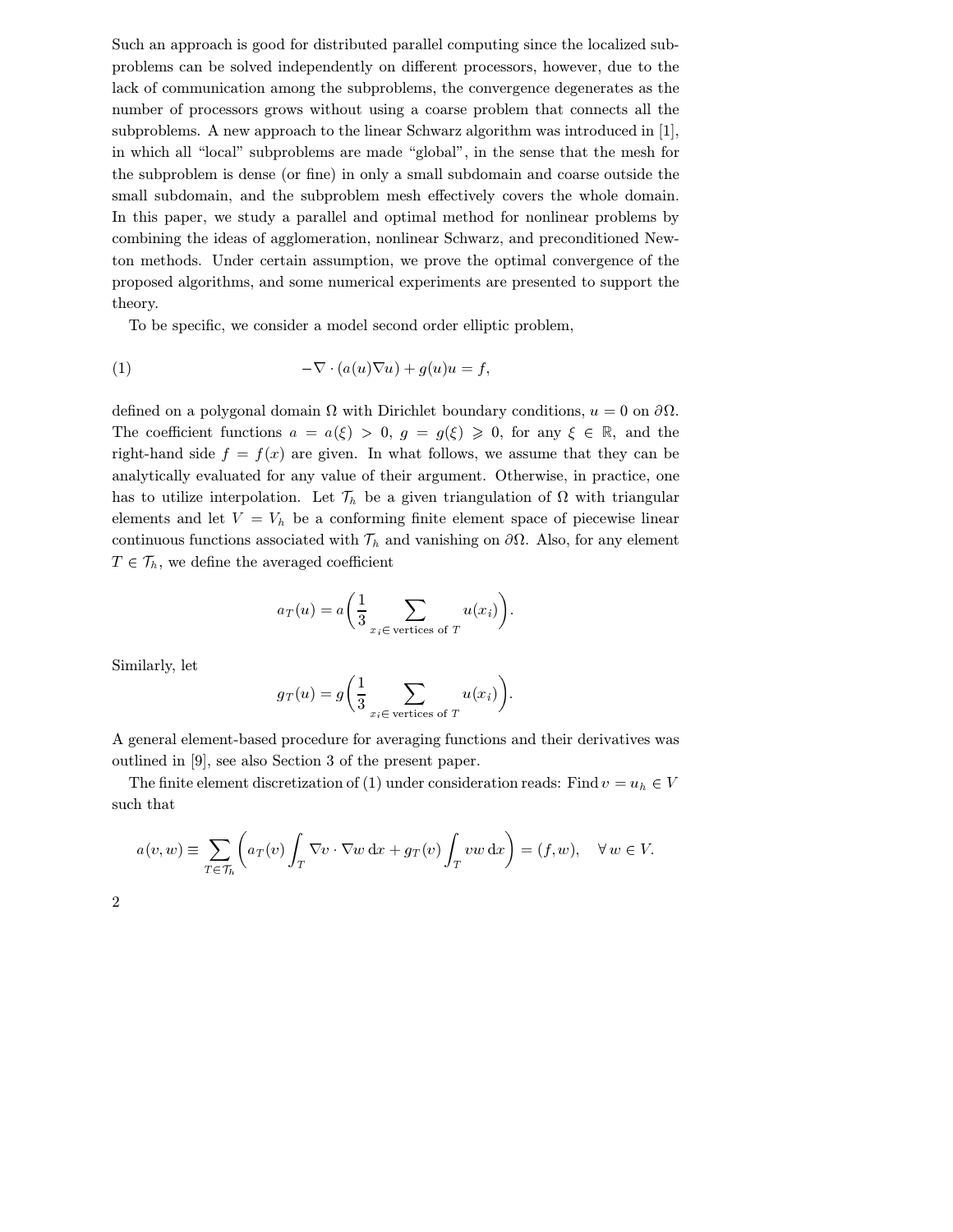It is clear that the discrete nonlinear problem takes the form

$$
F(\mathbf{u}^*)\mathbf{u}^* = \mathbf{f},
$$

where  $\mathbf{u}^*$  denotes the exact solution of the nonlinear system, and  $F(\mathbf{v})$  is a linear operator (matrix) assembled from the local element matrices

$$
a_T(v)A_T + g_T(v)M_T.
$$

Here  $A_T$  corresponds to the element matrices coming from the Laplace operator, and  $M_T$  stands for the element mass matrix; i.e.,

(3) 
$$
A_T = \left\{ \int_T \nabla \varphi_j \cdot \nabla \varphi_i \, dx \right\} \text{ and } M_T = \left\{ \int_T \varphi_j \varphi_i \, dx \right\},
$$

where  $\{\varphi_i\}$  span the fine grid finite element space. Hence the element matrices corresponding to  $F(\mathbf{v})$ , for any given  $v \in V$ , are the linear combinations  $a_T(v)A_T +$  $g_T(v)M_T$ .

The objective of the present paper is an algebraic construction of a coarser version of the original fine-grid nonlinear problem discretized on generally unstructured grids (as described in [9]) and to study the behavior of the nonlinearly preconditioned inexact Newton method proposed in [4]. In addition we provide some model analysis of the method that applies to a simplified version of the coarsened away meshes (similarly to the case of linear problems studied in [2]).

For a given subdomain G, which is a union of elements T from  $\mathcal{T}_h$ , we define a set of agglomerated elements E, where  $E = T$  for all T outside G and  $E = \{T\}_{T \subset G}$ . Then we run the agglomeration based algorithm from  $[8]$  labeling all faces in G as unacceptable for agglomeration. We run the agglomeration algorithm until the number of final agglomerated elements is acceptably small. Thus, we end up with a sequence of coarser triangulations, and at every coarsening level the original fine-grid elements in  $G$  are still present (see Fig. 3 for an illustration). Then one is able to define the non-local coarse nonlinear problems.

# 2. Generating agglomerated meshes that are coarsened away from a given mesh domain

Given a finite element mesh (triangulation)  $\{T\}$  and a domain G which is a union of finite elements one can exploit certain topological relations of the mesh to create agglomerated elements  $\{E\}$ , where each E is a list of fine-grid elements and each finegrid element belongs to exactly one agglomerate  $E$ . More specifically, we assume that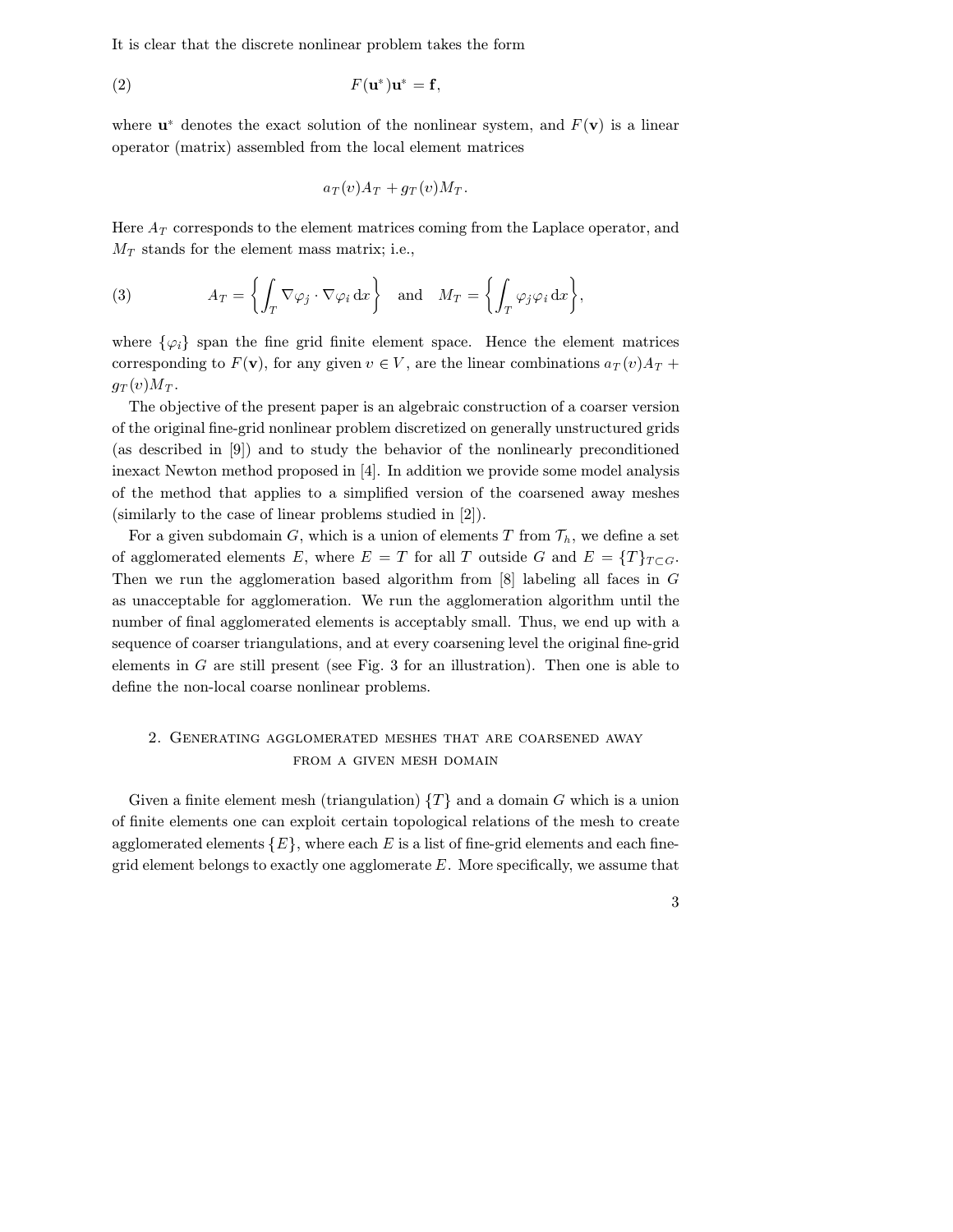one has access to the relations "element face", the adjoint one "face element" and the "face\_face" connectivity (on the fine mesh). These relations "obj1\_obj2" can be viewed as boolean sparse matrices, where the rows correspond to the "obj1" and the columns to " $obj2$ " and non-zero entries at a position  $(i, j)$  of the respective table indicate that ith "obj1" is "related" to the j<sup>th</sup> entry of "obj2". For example, if "obj1" stands for "element" and "obj2" stands for "face", "related" means that element *i* has (geometrical) face *j*, whereas if "obj1" stands for "face" and " $obj2$ " stands for "face", "related" now means that face  $i$  intersects face  $j$ . Based on the three relations ("element face", "face element" and "face face") in [8] an element agglomeration algorithm was proposed. We can easily modify it here in order to have the elements in  $G$  stay at all recursive applications of the agglomeration algorithm.

At step  $l \geq 0$  of the algorithm we set  $G_0 = G$  and for  $l > 0$ , we define  $G_l =$  $G_{l-1} \cup \{T \in \mathcal{T}_{l-1} \text{ is a neighbor of } G_{l-1}\}.$  Label all faces of  $T \in G_l$  as unacceptable in the following agglomeration step. That is, every face of the elements  $T \in \mathcal{T}_l$  come with an integer weight  $w = w(f)$  which is initially 0 or  $-1$  if f is unacceptable.

Algorithm 2.1. (Building coarsened away agglomerated elements).

- 1. Global search: find a face f with a maximal weight and put the elements  $T^+$ and  $T^-$  which share that face on the list of the current agglomerate E; then update the weights of the neighboring non-eliminated faces  $g$  (i.e. for which  $w(g) > -1) w(g) := w(g) + 1$ . Here we use the relation "face\_face". Also, if g and  $f$  belong to a common element (here we use the relations "face\_element" and "element\_face") we increase the weight of  $g$  once more, that is, we set  $w(g) := w(g) + 1$  and finally we label f as eliminated (or unacceptable) by setting  $w(f) = -1$ . If all faces have been eliminated (or unacceptable) go to step (3).
- 2. Local search: loop over the faces of all elements already agglomerated in  $E$  and find a face f with maximal weight  $(>-1)$ ; if the weight of that face is less than the weight of the last eliminated face, or all local faces have weight less than zero, the agglomerate  $E$  is completed and we go to step  $(1)$  for a global search. Otherwise, we eliminate  $f$  and add the elements which share  $f$  to the list  $E$ . Then we perform the weight increase of the neighboring (non-eliminated) faces  $g$ of  $f$  as described before. Then we repeat the loop  $(2)$  again.
- 3. Final step: label all hanging elements which have not been agglomerated as new agglomerates (each such agglomerate consists of one fine element).

The above agglomeration step can be efficiently implemented using double linked lists. We also note that the original elements in  $G$  will stay at all levels as (hanging)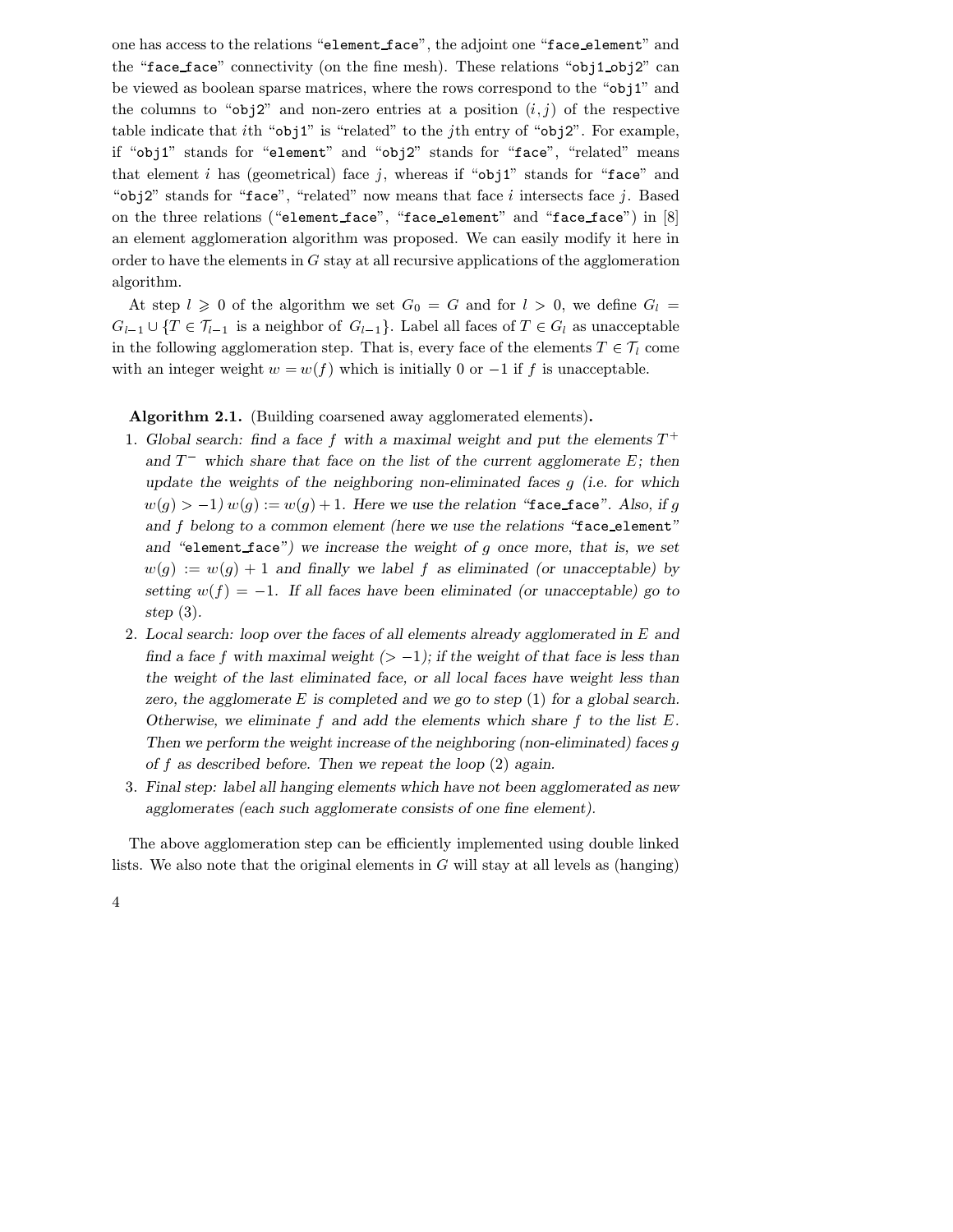agglomerated elements since their faces are labeled as unacceptable to begin with and they are isolated from the rest.

In order to be able to recursively apply the above algorithm one needs to define faces (AEfaces) of the agglomerated elements (AEs) and build the respective (coarse) relations "AE AEface", "AEface AE" and "AEface AEface". Algorithms for this are found in [8] and [13].

#### 3. The Schwarz method

# 3.1. The construction of Schwarz subspaces

Let  $\{G\}$  be a partitioning of the original set of elements  $\mathcal{T}_h = \mathcal{T}_0$ . Each G is a union of elements and each element T is contained in exactly one  $G$ . The partitioning can be carried out, for example, by the graph partitioning software METIS, available at [10]. Then for each  $G$  we perform the algorithm from the preceding section thus ending up with a sequence of nested triangulations  $\mathcal{T}_l$  (which depend on G). We assume that we have access to the element matrices  $A_T$  and  $M_T$  corresponding to the Laplacian and the identity operator at the fine level (for  $T \in \mathcal{T}_0$ ), as defined in (3). Based on the agglomeration AMGe method from [8] one can compute the corresponding element matrices  $A_T$  and  $M_T$  for the agglomerated elements  $T \in \mathcal{T}_l$  for every coarse level  $l > 0$ . The same algorithm selects coarse degrees of freedom  $\mathcal{N}_l$  as vertices of the agglomerated elements at every coarsening level and builds interpolation matrices  $P_l: V(\mathcal{N}_{l+1}) \to V(\mathcal{N}_l)$  which map the space of coarse vectors to fine grid vectors. Let  $\ell$  be the coarsest level produced by the agglomeration Algorithm 2.1 (starting with the subdomain  $G$ ). Then we define

$$
P_G = P_0 P_1 \dots P_{\ell-1}
$$

as the resulting interpolation from the coarsest level grid  $\mathcal{T}_G \equiv \mathcal{T}_\ell$  to the finest one. We denote the coarse grid (the set of degrees of freedom-vertices) at level  $\ell$  by  $\mathcal{N}_G$ and the respective vector space by  $V_G = V(\mathcal{N}_G)$ .

Assume now that we are dealing with the model nonlinear operator (1) for a given positive function  $a(u)$  and a non-negative function  $g(u)$ . A coarse discretization on the subspace  $V_G$  can be defined as follows: Find  $\mathbf{u} := \mathbf{u}_G \in V_G$  such that

(4) 
$$
\sum_{T \in \mathcal{T}_G} (a_T(\mathbf{u}) \mathbf{w}_T^T A_T \mathbf{u}_T + g_T(\mathbf{u}) \mathbf{w}_T^T M_T \mathbf{u}_T) = \mathbf{w}^T (P_G^T \mathbf{f}),
$$
  
for any  $\mathbf{w} \in V_G$ .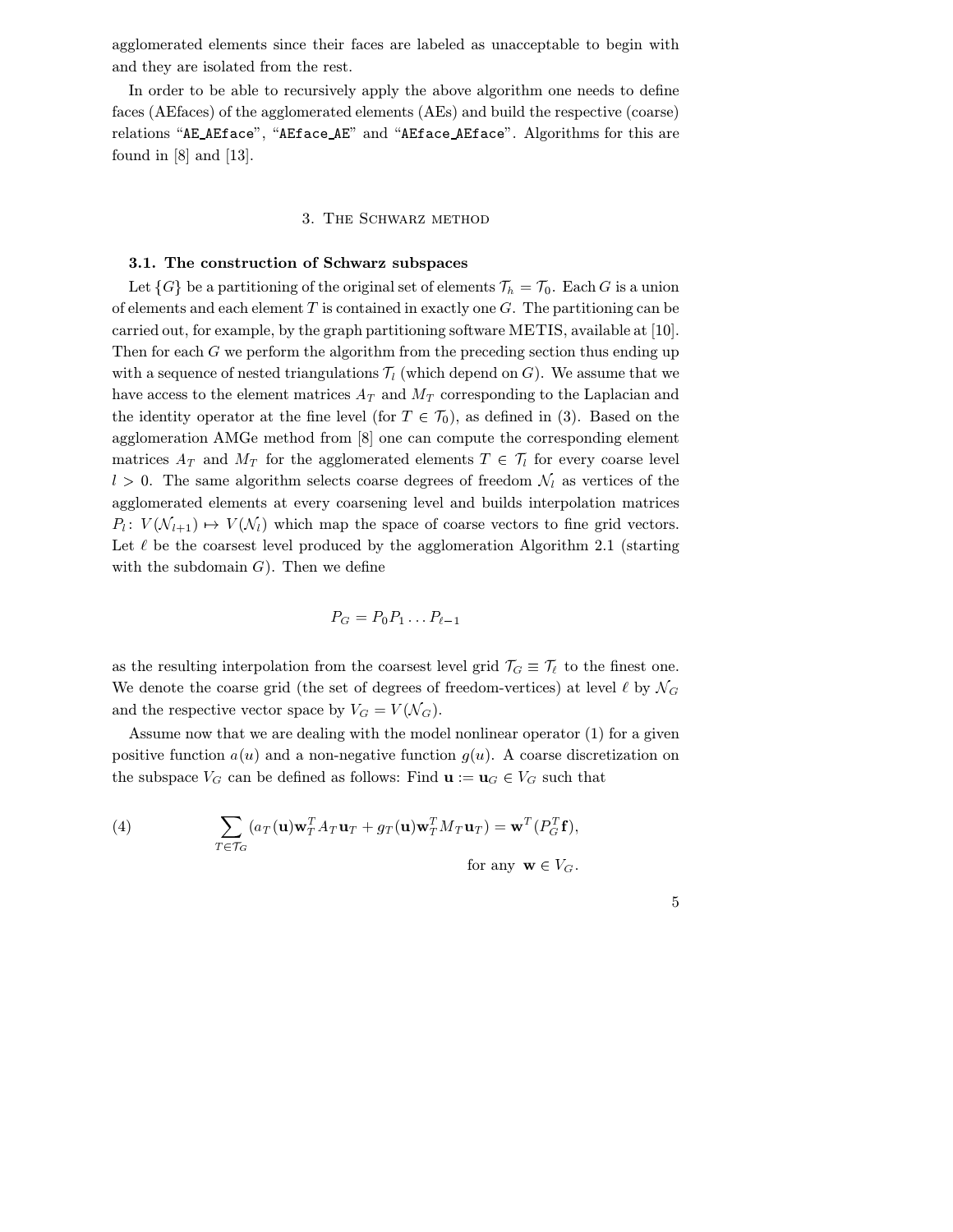Here, on each agglomerated element  $T$ , we use the following averages:

$$
a_T(\mathbf{u}) = a\bigg(\frac{1}{\text{number of vertices of }T}\sum_{x_i \in \{\text{vertices of }T\}} u(x_i)\bigg),\,
$$

and similarly

$$
g_T(\mathbf{u}) = g\bigg(\frac{1}{\text{number of vertices of }T} \sum_{x_i \in \{\text{vertices of }T\}} u(x_i)\bigg).
$$

Throughout the present paper, we use the dual notation **u** (a vector) and  $u = u(x_i)$ (a discrete function). That is, the  $i$ th entry of **u** corresponds to the  $i$ th coarse degree of freedom—the vertex  $x_i$ . Also,  $\mathbf{v}_T$  stands for the restriction of a vector **v** to T  $(T$  is a set of coarse degrees of freedom). In matrix-vector notation  $(4)$  reads:

$$
F_G(\mathbf{u})\mathbf{u} = P_G^T \mathbf{f}.
$$

Here, the matrix  $F_G(\mathbf{u})$  is assembled from the element matrices:

$$
\{a_T(\mathbf{u}_T)A_T+g_T(\mathbf{u}_T)M_T\}.
$$

## 3.2. Setting up the nonlinearly preconditioned problem

Having the small dimensional nonlinear problems (4) defined, we are ready to introduce a nonlinearly preconditioning method, in a similar way to the one in [5], cf. also [4]. In the present context it is formulated as follows:

(6) 
$$
0 = \mathcal{F}(\mathbf{u}) \equiv \sum_{G} P_G \mathbf{g}_G.
$$

Here,  $\mathbf{g}_G$  solves the nonlinear problem (for any given **u**)

(7) 
$$
F_G(\mathbf{u}_G^* + \mathbf{g}_G)(\mathbf{u}_G^* + \mathbf{g}_G) = P_G^T F(\mathbf{u})\mathbf{u},
$$

where  $\mathbf{u}_{G}^{*}$  is a solution of (5), which in practice must be precomputed. It is clear that if **u** is the exact solution of  $F(\mathbf{u})\mathbf{u} = \mathbf{f}$  then  $\mathbf{g}_G = 0$  and hence  $\mathcal{F}(\mathbf{u}) = 0$ .

We will further show that under certain assumptions the converse statement is also true.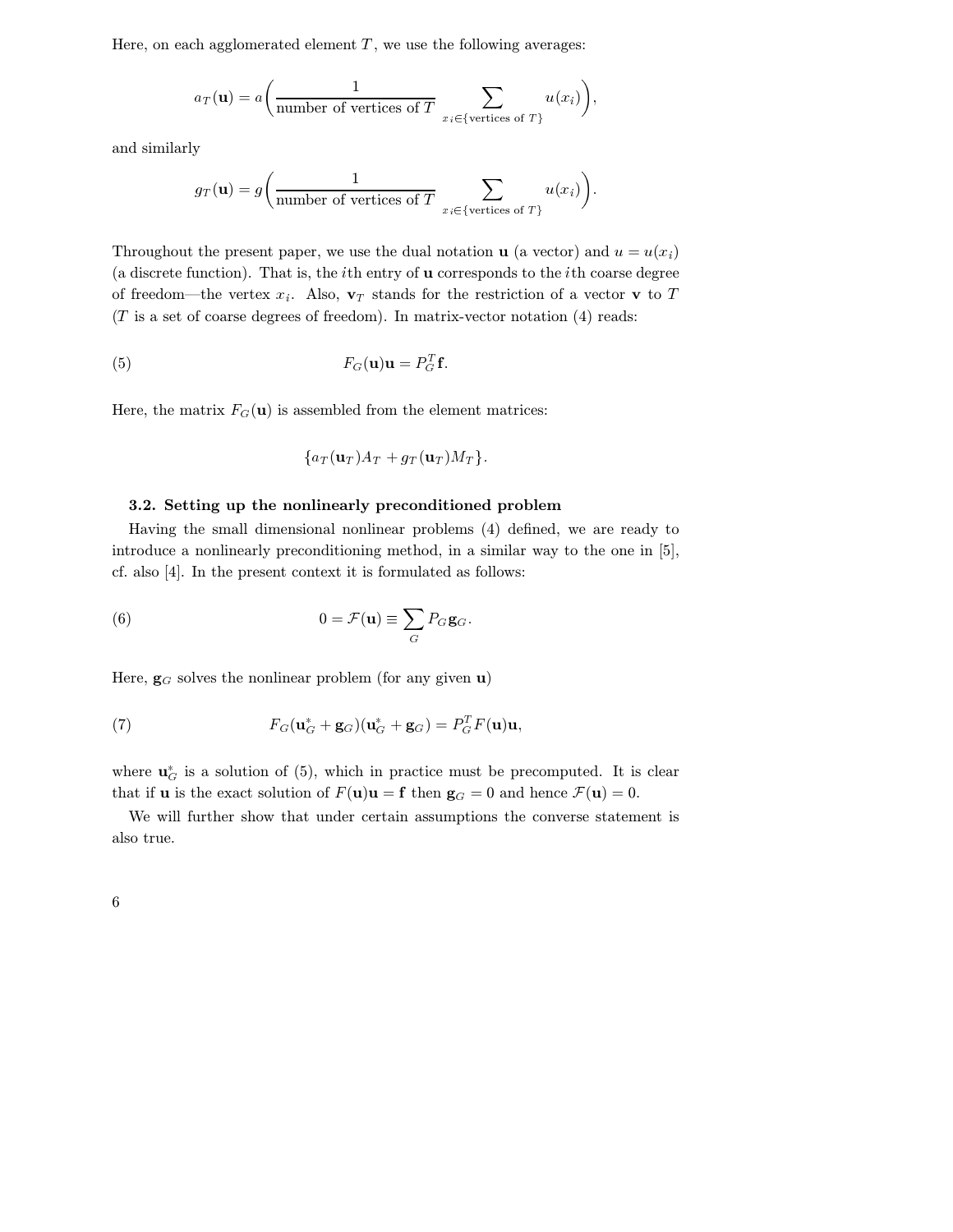**Lemma 3.1.** The Jacobian J at  $v_0$  (**v**<sub>0</sub>) of the fine grid nonlinear operator  $F(\mathbf{v})\mathbf{v}$ is given by the expression:

$$
\mathbf{w}^T J(\mathbf{v}_0) \mathbf{v} = \sum_{T \in \mathcal{T}_h} (a_T(v_0) \mathbf{w}_T^T A_T \mathbf{v}_T + g_T(v_0) \mathbf{w}_T^T M_T \mathbf{v}_T + (va'(v_0))_T \mathbf{w}_T^T A_T \mathbf{v}_{0,T} + (vg'(v_0))_T \mathbf{w}_T^T M_T \mathbf{v}_{0,T}).
$$

Here  $\mathbf{v}_{0,T}$  is the restriction of  $\mathbf{v}_0$  (or equivalently of  $v_0$ ) to T and

$$
(va'(v_0))_T \equiv a'\left(\frac{1}{3}\sum_{x_i \in \text{ vertices of } T} v_0(x_i)\right)\left(\frac{1}{3}\sum_{x_i \in \text{ vertices of } T} v(x_i)\right) = v_T a'_T(v_0).
$$

The expression for  $(vg'(v_0))_T$  is the same (a' replaced by g'). It is clear that

$$
J(\mathbf{v}_0) = F(\mathbf{v}_0) + a \text{ convective term},
$$

which is assembled from the low-rank element matrices  $\mathbf{b}_T \mathbf{e}_T^T$ , where

$$
\mathbf{b}_T = \mathbf{b}_T(\mathbf{v}_0) \equiv \frac{1}{3} a'_T(\mathbf{v}_0) \mathbf{a}_T + \frac{1}{3} g'_T(\mathbf{v}_0) \mathbf{m}_T,
$$

 $\mathbf{a}_T = A_T \mathbf{v}_{0,T}, \mathbf{m}_T = M_T \mathbf{v}_{0,T}$  and  $\mathbf{e}_T = (1)$  is the constant vector of 1s restricted to  $T$ . .

The Jacobian actions of the nonlocal coarse nonlinear operators  $F_G(\mathbf{u}_G)\mathbf{u}_G$  in (5) are computed similarly

$$
\mathbf{w}^T J_G(\mathbf{v}_0) \mathbf{v} = \sum_{T \in \mathcal{T}_G} (a_T(v_0) \mathbf{w}_T^T A_T \mathbf{v}_T + g_T(v_0) \mathbf{w}_T^T M_T \mathbf{v}_T + (va'(v_0))_T \mathbf{w}_T^T A_T \mathbf{v}_{0,T} + (vg'(v_0))_T \mathbf{w}_T^T M_T \mathbf{v}_{0,T}).
$$

Here  $\mathbf{v}_{0,T}$  is the restriction of  $\mathbf{v}_0$  (or equivalently of  $v_0$ ) to T and

$$
(va'(v_0))_T \equiv a' \left( \frac{1}{\text{number of vertices of } T} \sum_{x_i \in \text{ vertices of } T} v_0(x_i) \right)
$$
  
 
$$
\times \left( \frac{1}{\text{number of vertices of } T} \sum_{x_i \in \text{ vertices of } T} v(x_i) \right)
$$
  
= 
$$
v_T a'_T(v_0).
$$

Similarly,  $(vg'(v_0))_T = v_T g'_T(v_0)$ .

The Jacobian  $\mathcal J$  of the nonlinearly preconditioned problem (6) is simply equal to

(8) 
$$
\mathcal{J}(\mathbf{v}^0) = \sum_G P_G (J_G(\mathbf{v}_G^0))^{-1} (P_G)^T J(\mathbf{v}^0),
$$

|  | I<br>I | I |
|--|--------|---|
|  |        |   |
|  |        |   |
|  |        |   |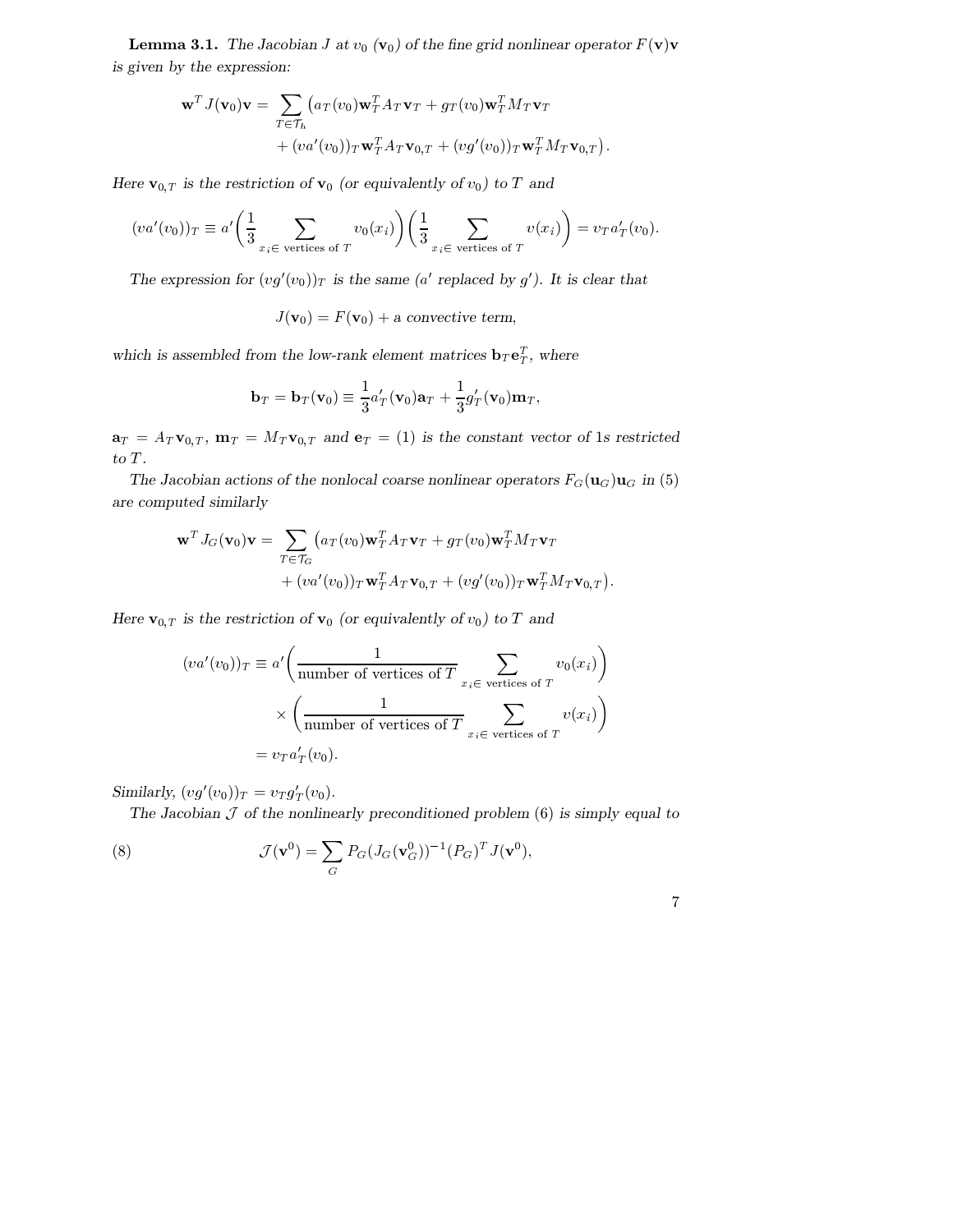where  $\mathbf{v}_G^0$  solves the equation

$$
F_G(\mathbf{v}_G^0)\mathbf{v}_G^0=P_G^TF(\mathbf{v}^0)\mathbf{v}^0.
$$

That is, computing the Jacobian requires solution of the above linear subdomain problems.

P roof. To verify the above formula for the Jacobian of (6) we need to expand

$$
\mathcal{F}(\mathbf{v}^0 + \mathbf{g}) \simeq \mathcal{F}(\mathbf{v}^0) + \mathcal{J}(\mathbf{v}^0)\mathbf{g}.
$$

For  $\mathbf{g} = 0$  we obtain that

$$
\mathcal{F}(\mathbf{v}^0) = \sum_G P_G(\mathbf{v}_G^0 - \mathbf{u}_G^0),
$$

where  $\mathbf{v}_G^0$  solves the nonlinear problem

$$
F_G(\mathbf{v}_G^0)\mathbf{v}_G^0=P_G^TF(\mathbf{v}^0)\mathbf{v}^0
$$

and  $\mathbf{u}_G^{(0)}$  is a solution of (5). Then,

$$
\mathcal{F}(\mathbf{v}^0 + \mathbf{g}) \simeq \sum_G P_G(\mathbf{v}_G^0 + \mathbf{g}_G)
$$

for a vector  $g_G$  which depends linearly on g. Using the definition of the Jacobian  $J_G(\mathbf{v}_G^0)$  we see that

(9) 
$$
F_G(\mathbf{v}_G^0 + \mathbf{g}_G)(\mathbf{v}_G^0 + \mathbf{g}_G) \simeq F_G(\mathbf{v}_G^0)\mathbf{v}_G^0 + J_G(\mathbf{v}_G^0)\mathbf{g}_G,
$$

and, on the other hand,  $\mathbf{v}_G^0 + \mathbf{g}_G$  solves (up to higher order terms) the nonlinear problem

(10) 
$$
F_G(\mathbf{v}_G^0 + \mathbf{g}_G)(\mathbf{v}_G^0 + \mathbf{g}_G) \simeq P_G^T F(\mathbf{v}^0 + \mathbf{g})(\mathbf{v}^0 + \mathbf{g})
$$

$$
\simeq P_G^T F(\mathbf{v}^0)\mathbf{v}^0 + P_G^T J(\mathbf{v}^0)\mathbf{g}
$$

$$
= F_G(\mathbf{v}_G^0)\mathbf{v}_G^0 + P_G^T J(\mathbf{v}^0)\mathbf{g}.
$$

Comparing the linear parts of both expressions for  $F_G(\mathbf{v}_G^0 + \mathbf{g}_G)(\mathbf{v}_G^0 + \mathbf{g}_G)$ , (9) and (10), we end up with the equality,

$$
F_G(\mathbf{v}^0_G)\mathbf{v}^0_G+J_G(\mathbf{v}^0_G)\mathbf{g}_G=F_G(\mathbf{v}^0_G)\mathbf{v}^0_G+P_G^TJ(\mathbf{v}^0)\mathbf{g}.
$$

That is,

$$
J_G(\mathbf{v}_G^0)\mathbf{g}_G = P_G^T J(\mathbf{v}^0)\mathbf{g}.
$$

As a result we arrive at the desired formula  $(8)$  for  $\mathcal{J},$ 

$$
\mathcal{J}(\mathbf{v}^0)\mathbf{g} = \sum_G P_G \mathbf{g}_G = \sum_G P_G (J_G(\mathbf{v}_G^0))^{-1} (P_G)^T J(\mathbf{v}^0)\mathbf{g}.
$$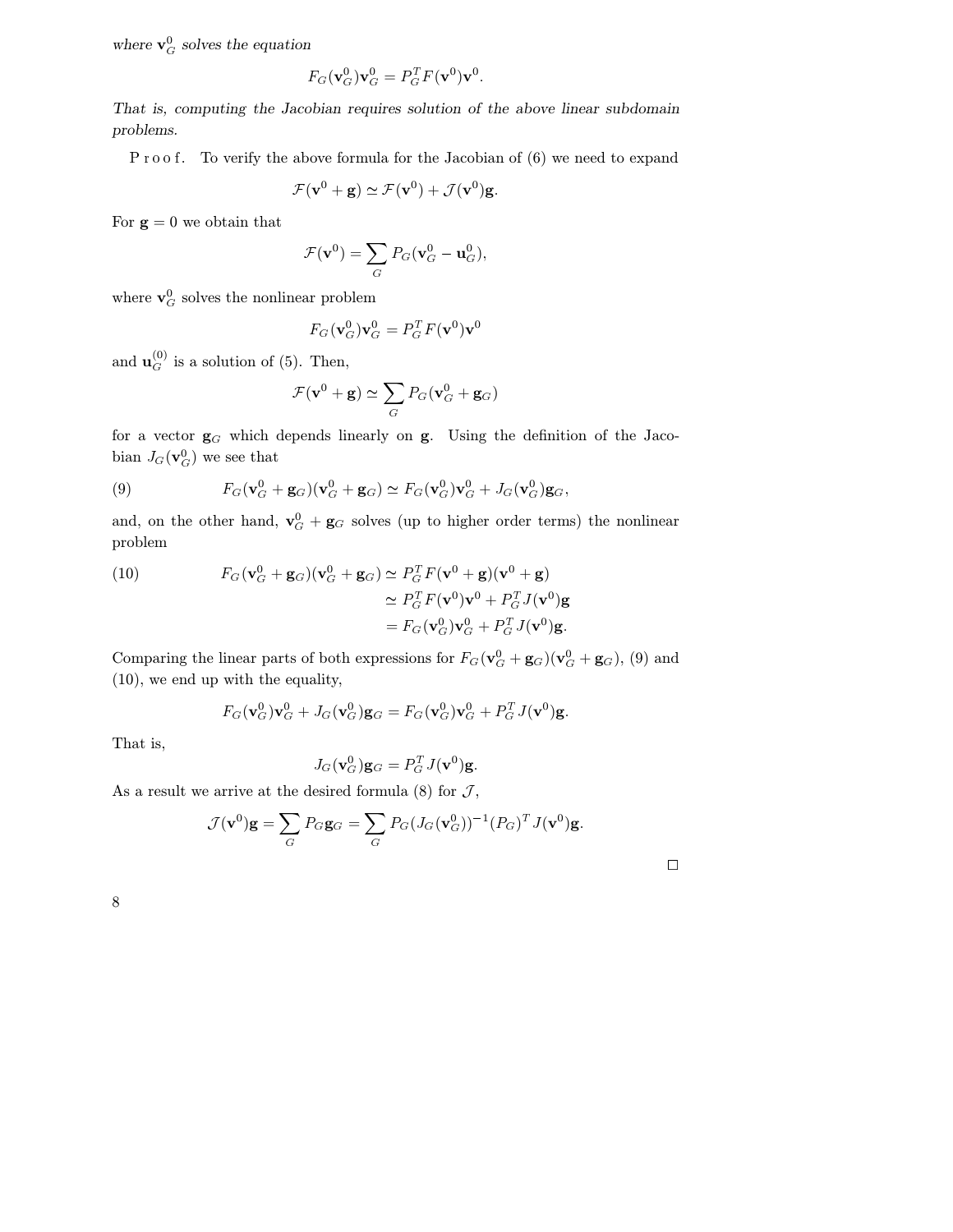# 3.3. An ASPIN algorithm

Then the additive Schwarz preconditioned inexact Newton (sometimes referred to as ASPIN) algorithm, for computing the next iterate  $\mathbf{u}^{(k+1)}$  from a given iterate  $\mathbf{u}^{(k)}$ , in the present context takes the following form:

**Algorithm 3.1** (ASPIN). Given a current iterate  $\mathbf{u}^{(k)}$ , let  $\mathbf{u}_G^{(k)}$  be the coarse approximations to the respective solutions of (5). Then for  $k = 0, 1, \ldots$ , one computes: 1. Compute the nonlinear residual  $\mathbf{g}^{(k)} = \mathcal{F}(\mathbf{u}^{(k)})$  through the following steps:

a) Find  $\mathbf{g}_{G}^{(k)}$  for every subdomain G by solving the coarse nonlinear problems

$$
F_G(\mathbf{u}_G^{(0)} + \mathbf{g}_G^{(k)})(\mathbf{u}_G^{(0)} + \mathbf{g}_G^{(k)}) = P_G^T F(\mathbf{u}^{(k)}) \mathbf{u}^{(k)}
$$

with a starting iterate  $\mathbf{g}_{G}^{(k)}=0$ .

b) Form the global residual

$$
\mathbf{g}^{(k)} = \mathcal{F}(\mathbf{u}^{(k)}) = \sum_{G} P_G \mathbf{g}_G^{(k)}.
$$

- c) Check for convergence based on a norm  $\| \cdot \|$  of  $\mathbf{g}^{(k)}$ .
- 2. Find an inexact Newton direction  $p^{(k)}$  by solving the Jacobian system approximately,

$$
\left(\sum_{G} P_G \big(J_G(\mathbf{u}_G^{(0)} + \mathbf{g}_G^{(k)})\big)^{-1} (P_G)^T J(\mathbf{u}^{(k)})\right) \mathbf{p}^{(k)} = \mathbf{g}^{(k)}
$$

in the sense that

$$
\left\| \mathbf{g}^{(k)} - \sum_{G} P_G \big( J_G(\mathbf{u}_G^{(0)} + \mathbf{g}_G^{(k)}) \big)^{-1} (P_G)^T J(\mathbf{u}^{(k)}) \mathbf{p}^{(k)} \right\| \leq \eta_k \| \mathbf{g}^{(k)} \|
$$

for some given forcing sequence  $\eta_k \in [0, 1)$ .

3. Compute the new iterate

$$
\mathbf{u}^{(k+1)} = \mathbf{u}^{(k)} - \lambda^{(k)} \mathbf{p}^{(k)},
$$

where  $\lambda^{(k)}$  is a damping parameter.

# 3.4. The general coefficient case

In practice, one may be interested in the general case of non-linear coefficients  $a$ and  $g$ , that is,

$$
a = a(x, u, \nabla u)
$$
 and  $g = g(x, u, \nabla u)$ .

|  | I  |        |
|--|----|--------|
|  | I  | I<br>I |
|  | ۰, |        |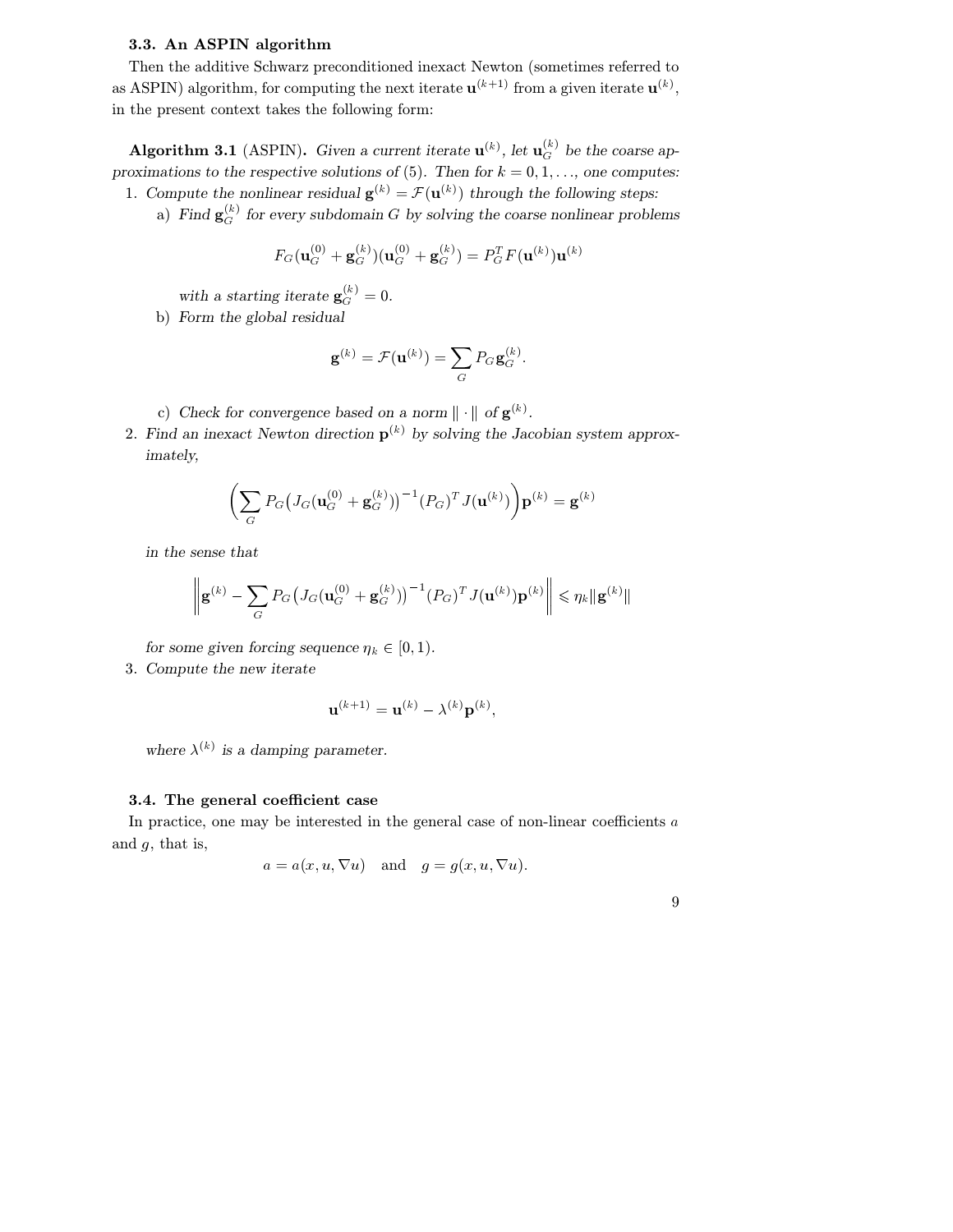The first thing is to notice that in order to be able to perform various averages one needs to be able to compute (approximate) derivatives of the finite element functions on coarse discretization levels. In order to do this (as already utilized in [9]), we assume that one has access to the coordinates of the vertices of the elements on all grids. It is more convenient to state this, that one has access to the coordinate vectors  $\mathbf{X} = (x_i)$  and  $\mathbf{Y} = (y_i)$  where  $(x_i, y_i)$  are the geometric coordinates of the th vertex at a given discretization level. Then, since

$$
\frac{\partial u}{\partial x} = \nabla u \cdot \nabla x \simeq \frac{\int_T \nabla u \cdot \nabla x}{\int_T 1} = \frac{\mathbf{X}_T^T A_T \mathbf{u}_T}{\mathbf{1}_T^T M_T \mathbf{1}_T},
$$

where  $\simeq$  is actually equality if u is linear over the element T. Here,  $1_T$  is the vector of ones restricted to T. Note that here we again need access to both  $A_T$  and  $M_T$ , the element matrices corresponding to the Laplacian and the identity (mass) operators.

According to the above formula, one is able to compute derivatives of functions on every level, assuming access to the element matrices  $A_T$  and  $M_T$  as well as access to the coordinate vectors  $X$  and  $Y$ . Then, first of all, the formula for the non-linear operator at a given grid reads as before,  $F(\mathbf{u})\mathbf{u}$ , where  $F(\mathbf{u})$  is assembled from the following weighted combination of the element matrices  $A_T$  and  $M_T$ ,

$$
a\left((u)_T, \left(\frac{\partial u}{\partial x}\right)_T, \left(\frac{\partial u}{\partial y}\right)_T\right)A_T + g\left((u)_T, \left(\frac{\partial u}{\partial x}\right)_T, \left(\frac{\partial u}{\partial y}\right)_T\right)M_T.
$$

The derivative averages read as above; for example,

$$
\Big(\frac{\partial u}{\partial y}\Big)_T = \frac{{\bf Y}_T^TA_T{\bf u}_T}{\mathbb 1_T^TM_T\mathbb 1_T}.
$$

the contract of the contract of the

In order to compute the Jacobian of  $F(\mathbf{v})\mathbf{v}$  at  $\mathbf{v}_0$  ( $v_0$ ),  $J(\mathbf{v}_0)$ , one can use the following formulas. Let  $a = a(v, v_x, v_y)$  and  $g = g(v, v_x, v_y)$  and assume that one can analytically compute the partial derivatives

$$
a' = \frac{\partial a}{\partial v}, \quad a_x' = \frac{\partial a}{\partial v_x}, \quad a_y' = \frac{\partial a}{\partial v_y},
$$

and

$$
g' = \frac{\partial g}{\partial v}, \quad g_x' = \frac{\partial g}{\partial v_x}, \quad g_y' = \frac{\partial g}{\partial v_y}
$$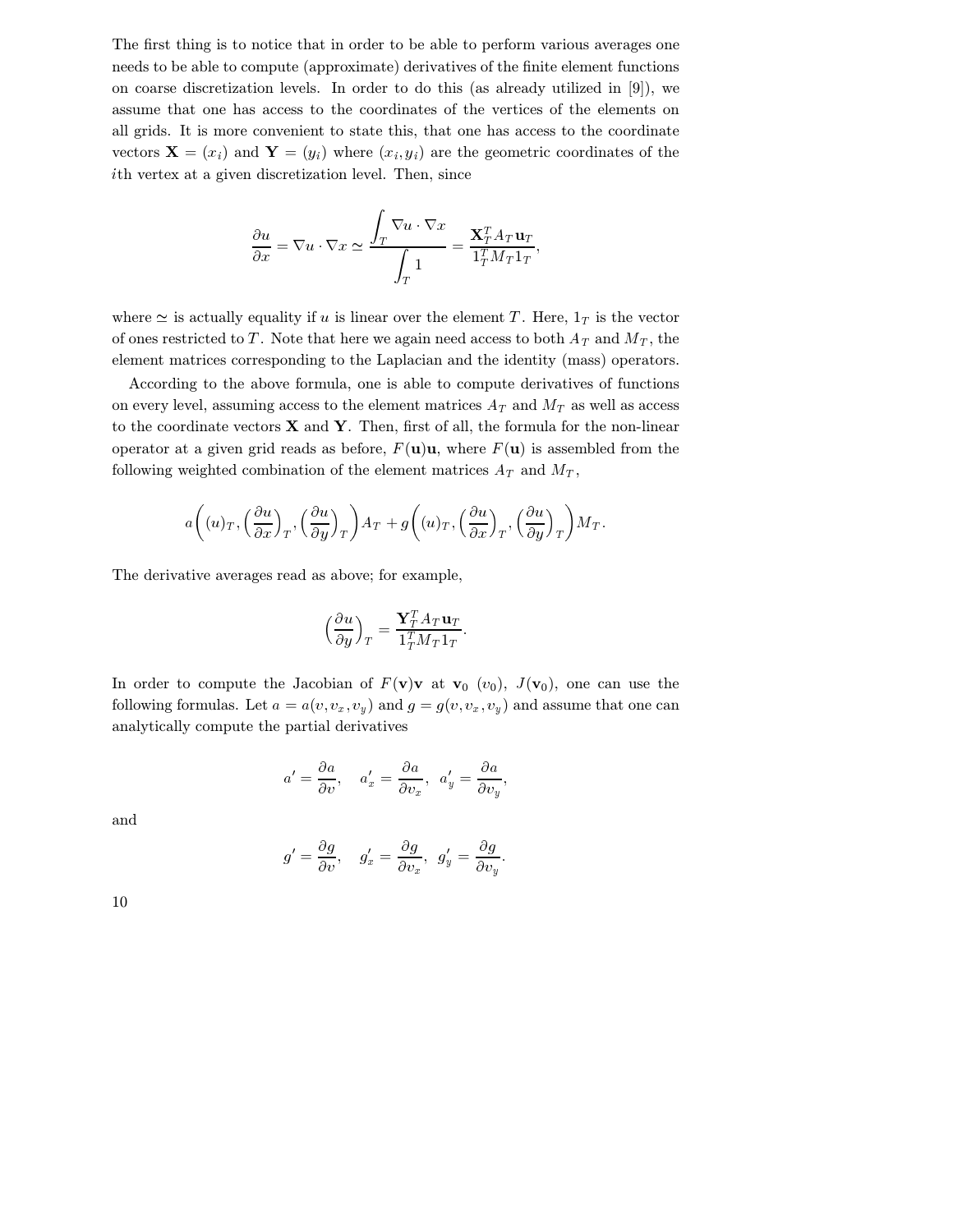The corresponding formula for  $J(\mathbf{v}_0)$ , for any w and v, then reads

$$
\mathbf{w}^{T} J(\mathbf{v}_{0})\mathbf{v} = \mathbf{w}^{T} F(\mathbf{v}_{0})\mathbf{v}
$$
  
+ 
$$
\left\{\sum_{T \in \mathcal{T}_{h}} \left[ (v)_{T} a' \left( (v_{0})_{T}, \left( \frac{\partial v_{0}}{\partial x} \right)_{T}, \left( \frac{\partial v_{0}}{\partial y} \right)_{T} \right) \right.\right.+ 
$$
\left( \frac{\partial v}{\partial x} \right)_{T} a'_{x} \left( (v_{0})_{T}, \left( \frac{\partial v_{0}}{\partial x} \right)_{T}, \left( \frac{\partial v_{0}}{\partial y} \right)_{T} \right) \right.+ 
$$
\left( \frac{\partial v}{\partial y} \right)_{T} a'_{y} \left( (v_{0})_{T}, \left( \frac{\partial v_{0}}{\partial x} \right)_{T}, \left( \frac{\partial v_{0}}{\partial y} \right)_{T} \right) \right] \mathbf{w}_{T}^{T} A_{T} \mathbf{v}_{0,T}
$$
  
+ 
$$
\sum_{T \in \mathcal{T}_{h}} \left[ (v)_{T} g' \left( (v_{0})_{T}, \left( \frac{\partial v_{0}}{\partial x} \right)_{T}, \left( \frac{\partial v_{0}}{\partial y} \right)_{T} \right) \right.+ 
$$
\left( \frac{\partial v}{\partial x} \right)_{T} g'_{x} \left( (v_{0})_{T}, \left( \frac{\partial v_{0}}{\partial x} \right)_{T}, \left( \frac{\partial v_{0}}{\partial y} \right)_{T} \right)
$$
  
+ 
$$
\left( \frac{\partial v}{\partial y} \right)_{T} g'_{y} \left( (v_{0})_{T}, \left( \frac{\partial v_{0}}{\partial x} \right)_{T}, \left( \frac{\partial v_{0}}{\partial y} \right)_{T} \right) \right] \mathbf{w}_{T}^{T} M_{T} \mathbf{v}_{0,T} \right\}.
$$
$$
$$
$$

#### 4. An abstract convergence theory for ASPIN

In this section we develop a simple general convergence theory for the nonlinear additive Schwarz preconditioned Newton method outlined in the previous section. The abstract theory will be based on several assumptions that will be verified in the next section for a class of specific nonlinear problems.

Assume that we are given a finite dimensional space  $V$  and a set of spaces  $V_G$ where  $G$  runs over a finite set. The spaces  $V$  and  $V_G$  are related through a set of extension and restriction operators  $E_G: V_G \to V$  and  $R_G: V \to V_G$ .

Both  $V$  and  $V_G$  are equipped with different pairs of norms. The norms defined over V are denoted by  $\|\cdot\|_X$  and  $\|\cdot\|_Z$ , whereas the respective norms defined over  $V_G$ are denoted by  $\|\cdot\|_{X,G}$  and  $\|\cdot\|_{Z,G}$ . We will drop the subscript G whenever it will not cause any confusion.

Assume that we originally want to solve the problem:

$$
F(u^*) = 0,
$$

where  $F: D(F) \subset V \to V$  is in  $C^1$ , and  $u^*$  is the exact solution to be computed. To define a nonlinearly preconditioned problem we introduce a mapping  $u \to u_G \in V_G$ as a solution of the following nonlinear system of equations defined on  $G$ :

$$
(12) \t\t F_G(u_G) = R_G F(u),
$$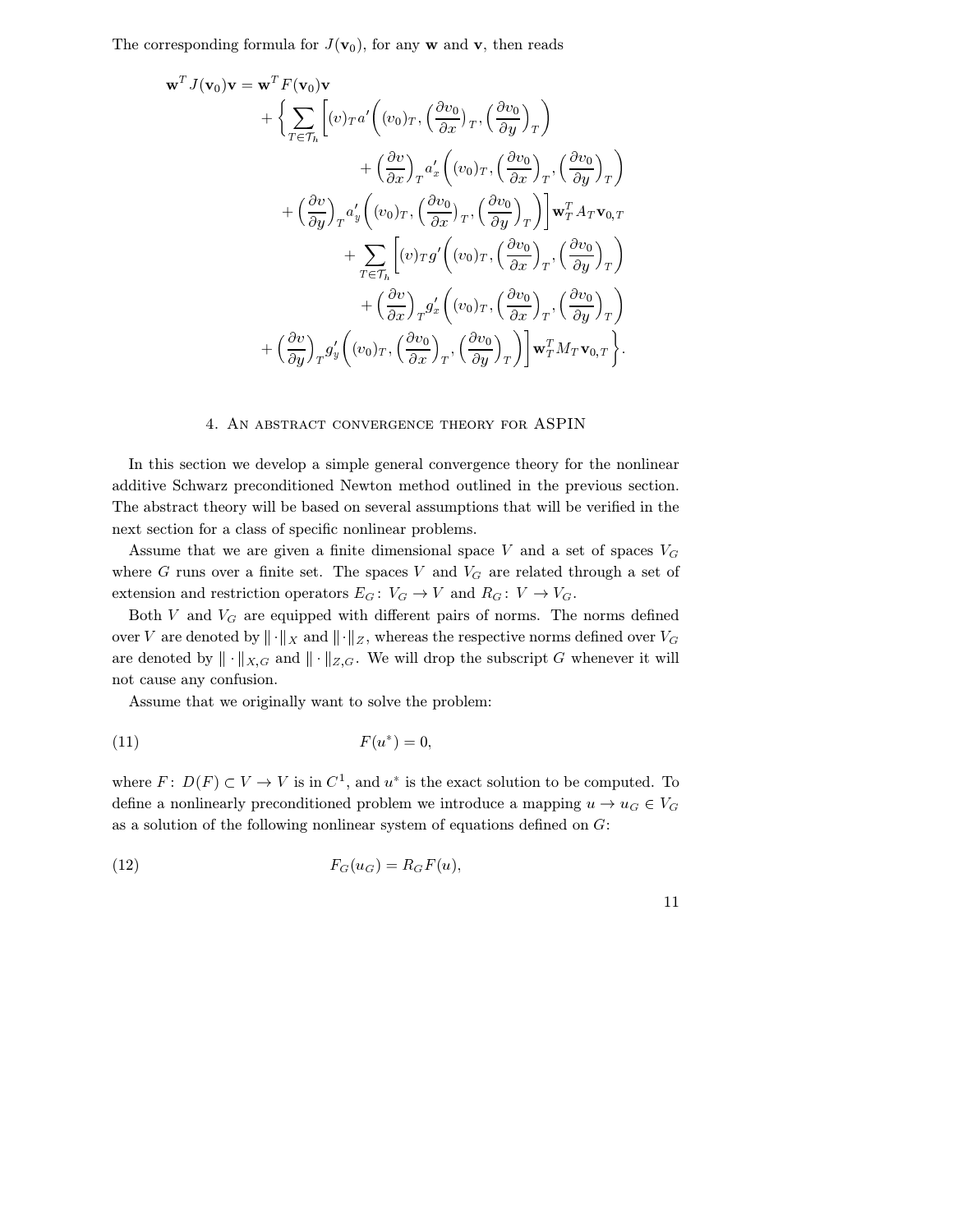where

$$
u_G = g_G + u_G^*
$$

as defined in (7) and  $F_G: D(F_G) \subset V_G \to V_G$  is a  $C^1$  function.

The abstract ASPIN algorithm then reads as follows:

Find the solution  $u^*$  of (11) by solving the following nonlinearly preconditioned system of equations using an inexact Newton method

(13) 
$$
\mathcal{F}(u^*) \equiv \sum_G E_G(u_G - u_G^*) = 0,
$$

where  $u_G^* \in V_G$  is a pre-computed solution of a sub nonlinear system of equations

$$
F_G(u_G^*) = 0.
$$

It is straightforward to show that a solution of (11) is also a solution of (13). As it will be shown, the converse is also true under certain assumptions. We next state the assumptions for  $F, F_G, E_G$ , and  $R_G$ .

Basic Assumptions on  $F, F_G, E_G$ , and  $R_G$ .

- (A1) The problem (11) has a solution; i.e., there exists  $u^* \in V$  such that  $F(u^*) = 0.$
- (A2) In the neighborhood of  $u^*$  there exists a nonsingular derivative of F, denoted by  $DF$ , with

$$
||DF(u^*)||_{X\to Z} \leqslant C_*.
$$

(A3) The derivative DF is Lipschitz in the neighborhood of  $u^*$ , i.e. for any  $u, v$ in this neighborhood we have

$$
||DF(u) - DF(v)||_{X \to Z} \leq L||u - v||_X.
$$

- (A4) There is a ball about the origin (in the sense of  $\|\cdot\|_{Z,G}$ ) such that for any  $f_G$  in this ball, there exists a unique  $u_G \in V_G$  such that  $F_G(u_G) = f_G$ and  $u_G$  is in a fixed neighborhood of  $u_G^*$  (the solution of (14)).
- (A5) For any v in a neighborhood of  $u_G^*$  there exists a derivative  $DF_G(v)$  of  $F_G$ .
- (A6) The derivative  $DF_G(v)$  is invertible and  $(DF_G(v))^{-1}$  is a uniformly bounded linear operator for any v in a neighborhood of  $u_G^*$ , that is, with a constant  $\mu_G$  (independent of v) one has

$$
||DF_G(v)^{-1}||_{Z\to X} \leq \mu_G.
$$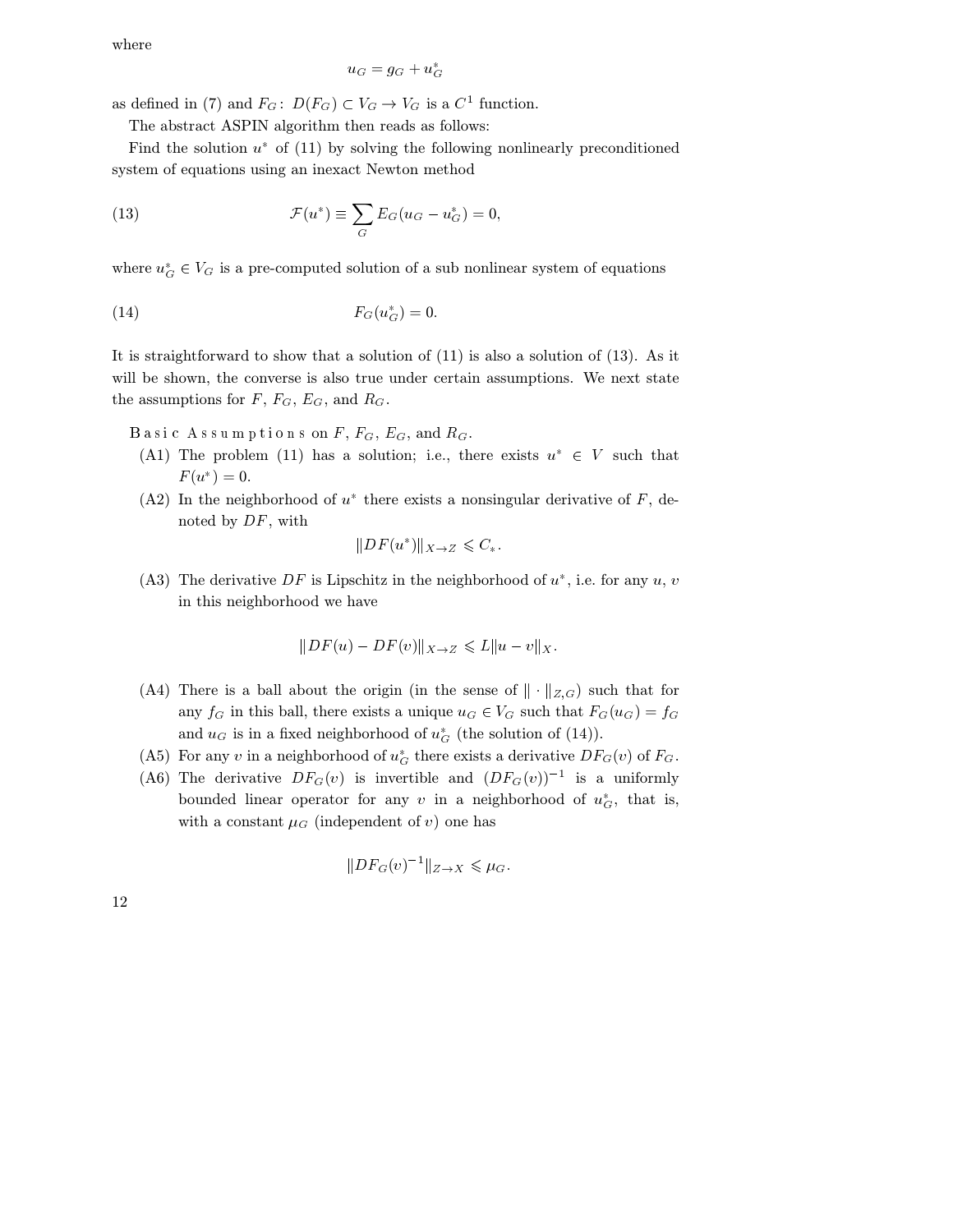(A7) The inverse of the derivative  $DF_G^{-1}$  is Lipschitz in a neighborhood of  $u_G^*$ , i.e., for all  $w, v$  in this neighborhood we have

$$
||(DF_G(w))^{-1} - (DF_G(v))^{-1}||_{Z \to X} \leq L_G ||w - v||_X.
$$

(A8) boundedness of the extension and restriction mapping, i.e.,

$$
||E_G||_{X\to X} \leq C
$$
 and  $||R_G||_{Z\to Z} \leq C$ .

As mentioned before, we drop the subscript  $G$  whenever it does not introduce confusion.

The following result follows directly from the above assumptions.

**Theorem 4.1.** Under our assumptions the function  $\mathcal F$  is well defined in a neighborhood of  $u^*$  and has properly defined continuous derivative:

$$
D\mathcal{F}(u) = \mathcal{J}(u) = \sum_G E_G (DF_G(u_G))^{-1} R_G DF(u).
$$

Finally, we also assume that

(A9) the inverse of the derivative of  $\mathcal F$  is locally bounded, i.e. there is a positive constant  $\beta_{\text{ASM}}$  such that for any u in a neighborhood of  $u^*$ , one has,

$$
\left\| \sum_{G} E_G (DF_G(u_G))^{-1} R_G DF(u) v \right\|_X \geq \beta_{\text{ASM}} \|v\|_X \quad \forall \, v \in V.
$$

By using the inverse theorem of Calculus and Assumption (A9) one easily proves

**Corollary 4.1.** The solution  $u^*$  of the original nonlinear system of equations (11) is also a locally unique solution of the nonlinearly preconditioned system of equations (13).

The next lemma represents a Lipschitz continuity property of  $\mathcal J$  that ensures quadratic convergence of the Newton method.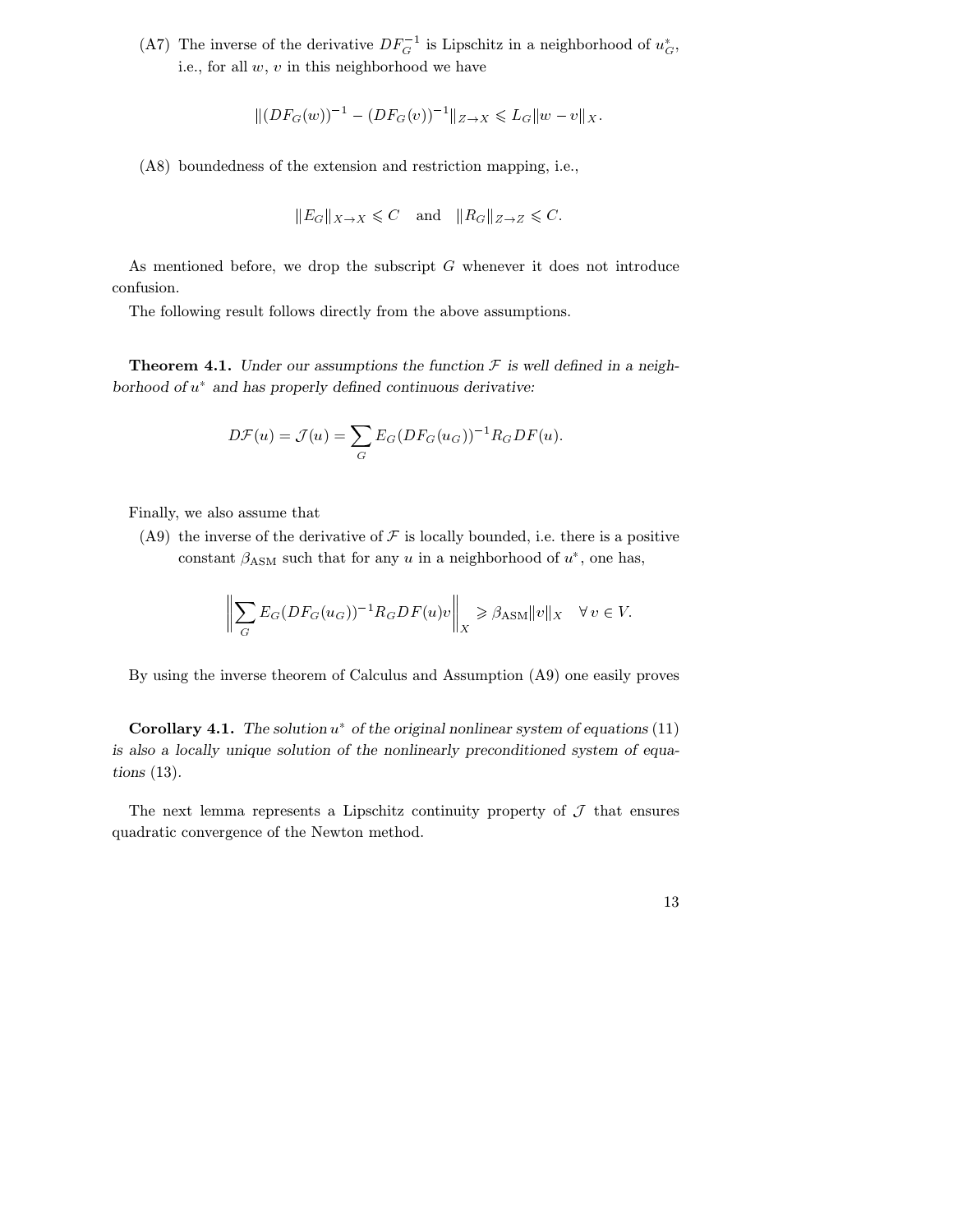**Lemma 4.1.** Under our assumptions, there is a positive constant  $L_{\text{ASM}}$  such that

$$
||D\mathcal{F}(u) - D\mathcal{F}(v)||_{X \to X} \leq L_{\text{ASM}} ||u - v||_X
$$

for any  $u$  and  $v$  in a neighborhood of  $u^*$ .

P r o o f. Since the function  $\mathcal F$  is defined as a sum over all G, and we have assumed that their number is finite, it is sufficient to show that for each G, the function  $u \mapsto$  $E_G(DF_G(u_G))^{-1}R_GDF(u)$  satisfies the statement of the lemma; i.e. the function is Lipschitz. By (A8) and the triangle inequality, we have

$$
||E_G(DF_G(u_G))^{-1}R_GDF(u) - E_G(DF_G(v_G))^{-1}R_GDF(v)||_{X \to X}
$$
  
\n
$$
\leq ||E_G||_{X \to X}||(DF_G(u_G))^{-1}R_GDF(u) - (DF_G(v_G))^{-1}R_GDF(v)||_{X \to X}
$$
  
\n
$$
\leq C||(DF_G(u_G))^{-1}R_GDF(u) - (DF_G(v_G))^{-1}R_GDF(v)||_{X \to X}
$$
  
\n
$$
\leq ||(DF_G(u_G))^{-1}R_G[DF(u) - DF(v)]||_{X \to X}
$$
  
\n
$$
+ ||[(DF_G(u_G))^{-1}R_G - (DF_G(v_G))^{-1}R_G]DF(v)||_{X \to X}.
$$

We estimate the first term by (A3), (A6) and (A8) and obtain

$$
|| (DF_G(u_G))^{-1} R_G[DF(u) - DF(v)] ||_{X \to X}
$$
  
\$\leq\$  $|| (DF_G(u_G))^{-1} ||_{Z \to X} || R_G ||_{Z \to Z} || DF(u) - DF(v) ||_{X \to Z}$   
\$\leq \beta\_G L || u - v ||\_{X}.

For the second term by (A7) and (A8) we obtain

$$
\begin{aligned} \|[DF_G(u_G))^{-1} - (DF_G(v_G))^{-1}]\|R_GDF(v)\|_{X \to X} \\ &\leq \| (DF_G(u_G))^{-1} - (DF_G(v_G))^{-1} \|_{Z \to X} \|R_G\|_{Z \to Z} \|DF(v)\|_{X \to Z} \\ &\leq C \|u_G - v_G\|_{X,G} \|DF(v)\|_{X \to Z} \\ &\leq C \|u_G - v_G\|_{X,G} \{\|DF(v) - DF(u^*)\|_{X \to Z} + \|DF(u^*)\|_{X \to Z} \}. \end{aligned}
$$

In the last inequality, the second term is bounded by  $||DF(u^*)||_{X\to Z} + L\delta$ , due to (A2). Here  $\delta$  is the diameter of the neighborhood of  $u^*$ . The Lipschitz continuity of the mapping  $u \mapsto u_G$  (which follows from (A3), (A6) and (A8)) completes the  $\Box$ 

The main results of this section are summarized in the following theorem.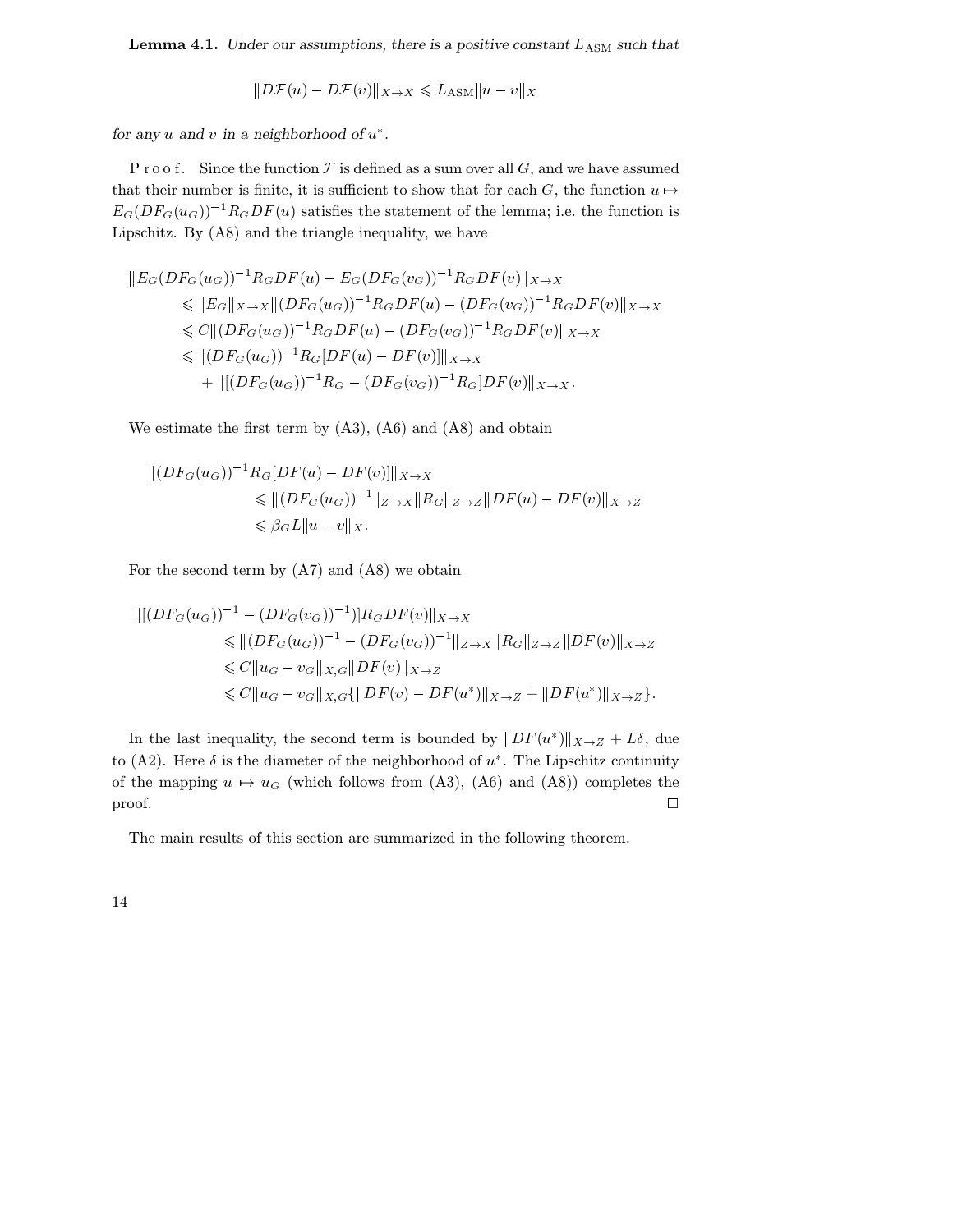**Theorem 4.2.** For a properly chosen initial guess  $u_0$ , the Newton iteration defined by

$$
u_{n+1} = u_n - [D\mathcal{F}(u_n)]^{-1} \mathcal{F}(u_n)
$$

converges, and the convergence rate is quadratic; i.e.:

$$
||u_{n+1} - u^*||_X \leqslant C||u_n - u^*||_X^2
$$

where  $C = L_{\text{ASM}} / \beta_{\text{ASM}}$  is a positive constant.

. The proof is standard and follows directly from the previous lemma and Assumption (A9), e.g. cf. Theorem 5.2.1, p. 90 in [6].  $\Box$ 

#### 5. Application to second order semi-linear elliptic problems

In this section we apply the abstract convergence theory developed in the previous section to a class of semi-linear elliptic problems, and we show that this class of equations satisfies the assumptions proposed in the previous section, and therefore our ASPIN algorithm converges locally and the convergence rate is quadratic.

#### 5.1. A model problem and its discretization

We consider the following boundary value problem: Find  $u^* \in H_0^1(\Omega)$  such that

(15) 
$$
\mathcal{L}u = Au - b(x, u) = f \text{ in } \Omega, \quad u = 0 \text{ on } \partial\Omega,
$$

where  $\Omega$  is a convex polygonal domain in  $\mathbb{R}^2$  and  $f \in L^2(\Omega)$  and A is an  $H_0^1$  elliptic operator. We define  $\mathcal{L}$ :  $\mathcal{V} \equiv H_0^1(\Omega) \mapsto \mathcal{V}' = H^{-1}(\Omega)$ . Let  $V_h \subset \mathcal{V}$  be a sequence of finite element spaces of continuous piecewise linear polynomials such that  $\bigcup \{V_h, h \leqslant h_0\} = V$ . In the present setting, for a given mesh  $h, V_h$  corresponds to the finest level mesh from Section 2 and  $V_G \subset V_h$  is one of the subspaces based on a mesh coarsened away from G (i.e.,  $V_G = P_G V(N_G) \subset V_h$ , cf. Section 2). We also assume that the original fine mesh is quasi-uniform, which implies certain inverse inequalities for the finite element functions. The mesh coarsened away from  $G$  will be specified in the next subsection (in a model situation). The Galerkin operators induced by  $\mathcal L$  on  $V_h$ , and similarly on  $V_G$ , denoted by  $Av-b(v)$ , are defined as follows

$$
(Av - b(v), \varphi) = (\mathcal{A}\nabla v, \nabla \varphi) - (b(x, v), \varphi), \quad \forall v, \varphi \in V_h \text{ (or } V_G),
$$

where  $\mathcal{A}(x)$  is uniformly positive definite in  $\Omega$ .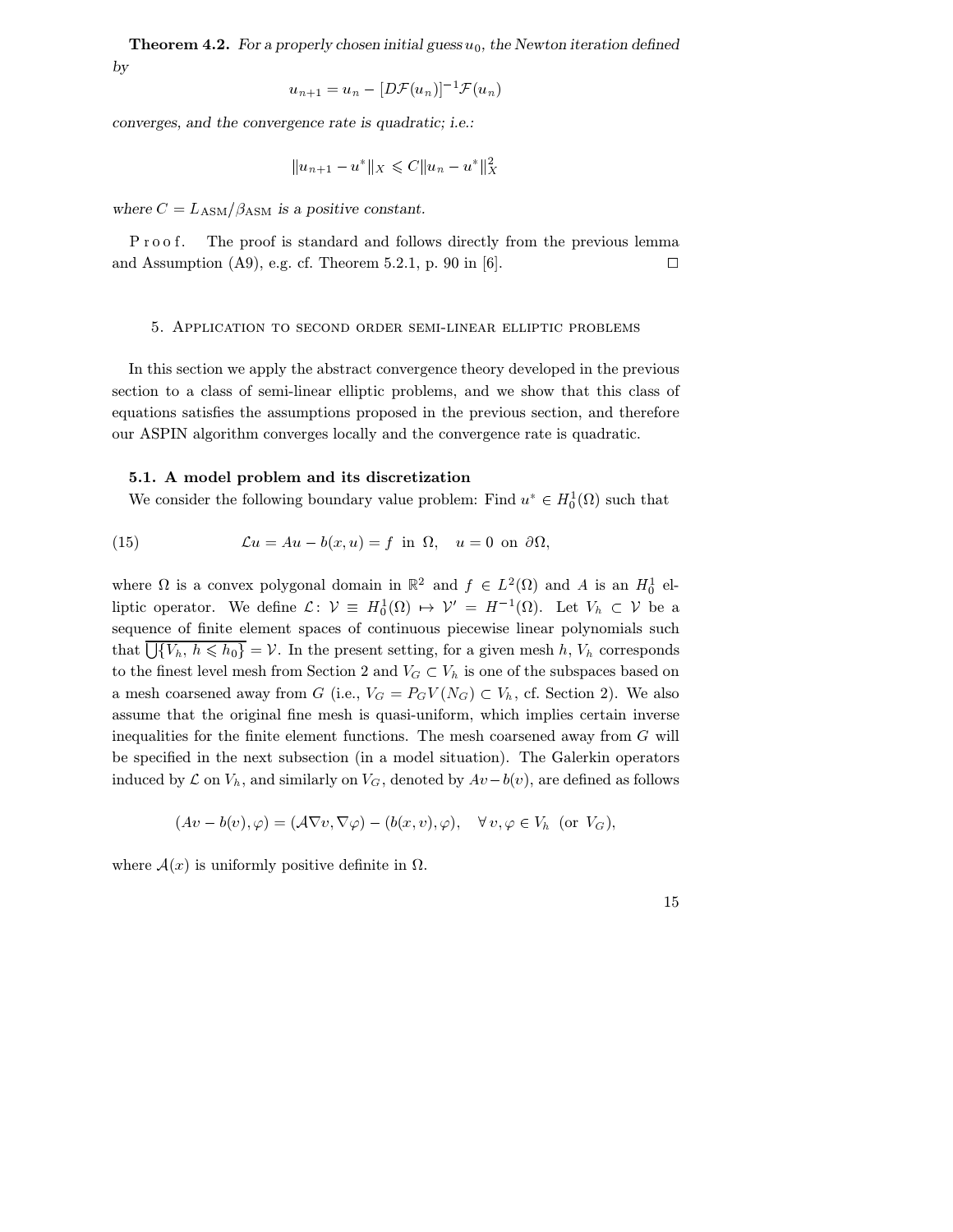In the same way, the Jacobian of  $Av - b(v)$  at v, which is a linear operator denoted by  $A - b_u(v)$   $(b_u(v) \equiv \partial b(v) / \partial u)$ , is defined by

$$
(A\xi - b_u(v)\xi, \varphi) = (\mathcal{A}\nabla\xi, \nabla\varphi) - \left(\frac{\partial b(x, v)}{\partial u}\xi, \varphi\right), \quad \forall \xi, \varphi \in V_h \text{ (or } V_G).
$$

The discrete counterpart of (15) reads as follows: Find  $u_h \in V_h$  such that

(16) 
$$
(L_h u_h, \varphi) \equiv (Au_h - b(u_h), \varphi)
$$

$$
\equiv (\mathcal{A} \nabla u_h, \nabla \varphi) - (b(x, u_h), \varphi) = (f, \varphi), \quad \forall \varphi \in V_h.
$$

Similarly, one defines  $L_G$  by replacing in (16)  $V_h$  with  $V_G$ . In the notation of the previous section, the discrete nonlinear problem (16) and its subdomain counter-part are formulated as

$$
F_h(u_h) \equiv L_h(u_h) - Q_h f = 0,
$$

$$
(18) \t\t F_G(u_h) \equiv L_G(u_h) - Q_G f = 0,
$$

where  $Q_h$  (or  $Q_G$ ):  $L^2(\Omega) \rightarrow V_h$  (or  $V_G$ ) is the corresponding  $L^2$ -projection onto  $V_h$  (or  $V_G$ ). In what follows we denote the solution of (17) by  $u_h^*$  and similarly, the solution of (18) by  $u_G^*$ . The derivative  $F'_h(v)$ ,  $v \in V_h$ , is defined variationally as

$$
(DF_h(v)\psi, \varphi) \equiv (A\psi - b_u(v)\psi, \varphi), \quad \forall \psi, \varphi \in V_h.
$$

The derivative  $DF_G$  is defined analogously by replacing the subscript  $h$  by  $G$  in the previous line.

Definition 5.1 (Discrete Banach spaces).

•  $X = V_h$  with a norm  $\|\cdot\|$ , such that  $\|\psi\| \leq C \|F'_h(u_h^*)\psi\|_0$  for any  $\psi \in V_h$ .

•  $Z = V_h$  equipped with  $\|\cdot\| = \|\cdot\|_0$ .

Above,  $\|\cdot\|_s$  stands for the Sobolev space  $H^s$ -norms, and  $L^\infty$  on  $V_h$  is actually the maximum norm (since the functions in  $V_h$  are continuous).

It is known that under certain regularity assumptions, one has with a meshindependent constant  $C$ ,

$$
\|\psi\|_1 \leq \max\{\|\psi\|_1, \|\psi\|_{L_{\infty}}\} \leqslant C \|F'_h(u_h^*)\psi\|_0.
$$

In what follows, we will consider the two (mesh-independent) norms in  $X$ 

$$
\|\psi\|_X \equiv \max\{\|\psi\|_1, \|\psi\|_\infty\}, \quad \text{and} \quad \|\psi\|_{X,1} \equiv \|\psi\|_1.
$$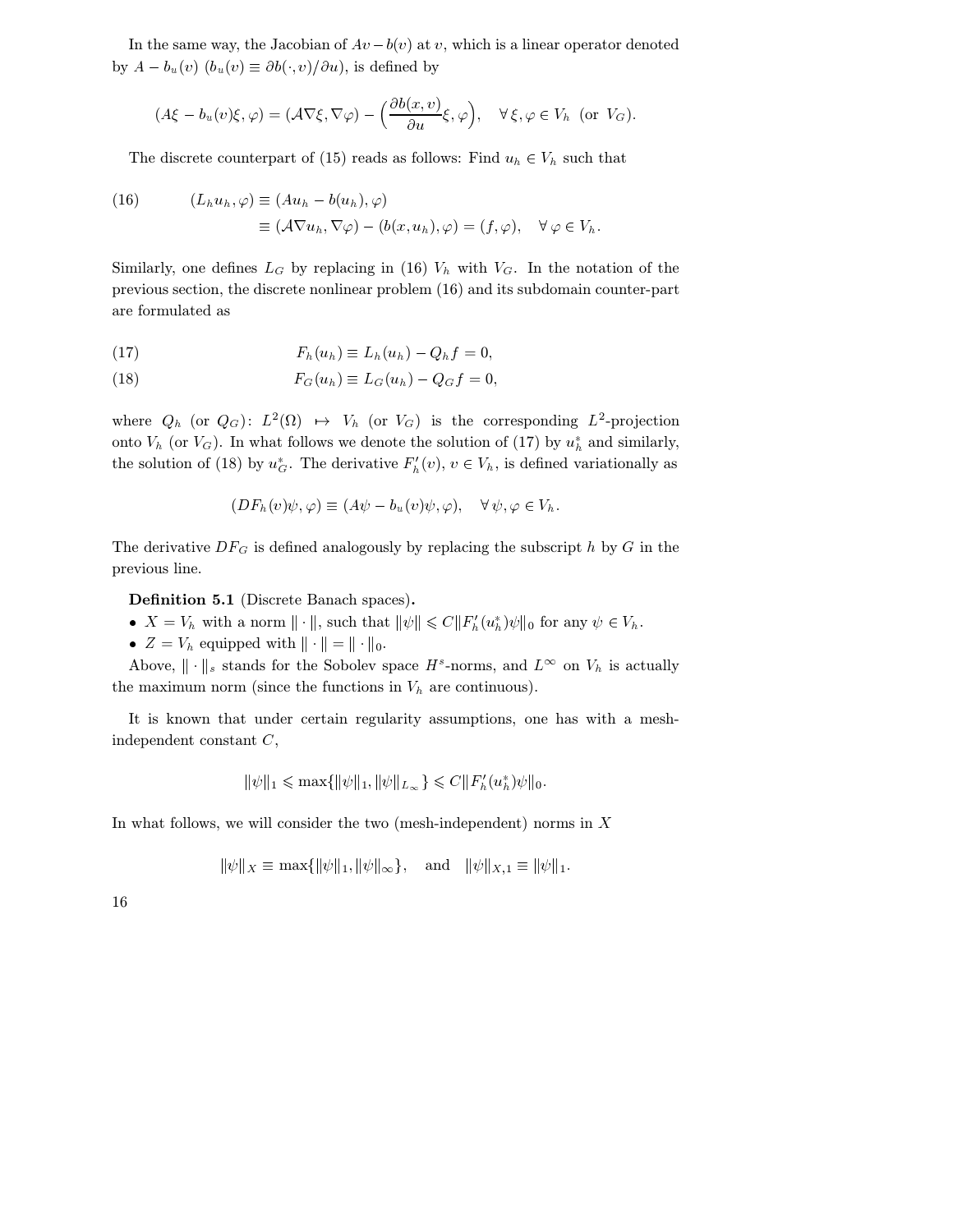The estimates to be obtained in the first norm will be a bit weaker, i.e., they will exhibit a very weak (logarithmic) dependence on the mesh size.

# 5.2. Subdomain spaces and norms

Recall that to build  $V_G$  in Section 2 we first obtain a sequence of subdomains  $\{G_k\}$ with  $G_0 = G$  and  $G_{k-1} \subset G_k$  for  $k = 0, \ldots, l$  with a preset (fixed) value of  $\ell$ . We then introduce a finite sequence of disjoint subdomains defined by  $S_1 = G_1$ and  $S_{k+1} = G_{2k+1} \setminus G_{2k-1}$ ,  $k = 1, 2, \ldots$ , cf. Fig. 1, and consider for each  $S_k$  a triangulation  $\mathcal{T}_h(S_k)$  inherited from  $\mathcal{T}_h(G_{2k-1}),$  i.e., formed from the (agglomerated) elements of  $\mathcal{T}_h(G_{2k-1})$  restricted to  $S_k$ .



Figure 1. Subdomains  $G_k$  and  $S_k$ .

We assume that the number of  $S_k$  is bounded by some constant  $(\ell/2)$ . Because of the graduate coarsening  $\mathcal{T}_h(S_k)$  contains elements only of  $\mathcal{T}_{2k-1}$  and  $\mathcal{T}_{2k-2}$ ; i.e., of the size between  $h_{2k-1}$  and  $h_{2k-2}$ , thus it is reasonable to assume:

A ssumption 5.1 (Inverse Assumption). The mesh restricted to a subdomain  $S_k$ , i.e.  $\mathcal{T}_h(S_k)$  is quasi-uniform. That is, the maximal diameter of an element in  $S_k$  is of the same order as the minimal one.

 5.1. We note that inverse assumption will be needed only for convergence results in  $\|\cdot\|_X$ .

We also want to consider different norms associated with subdomains  $S_k$ :

$$
||u||_{\infty,G} = \sum_{k} ||u||_{\infty,S_k}
$$
 and  $||u||_{s,G} = \sum_{k} ||u||_{s,S_k}$ ,

$$
17\,
$$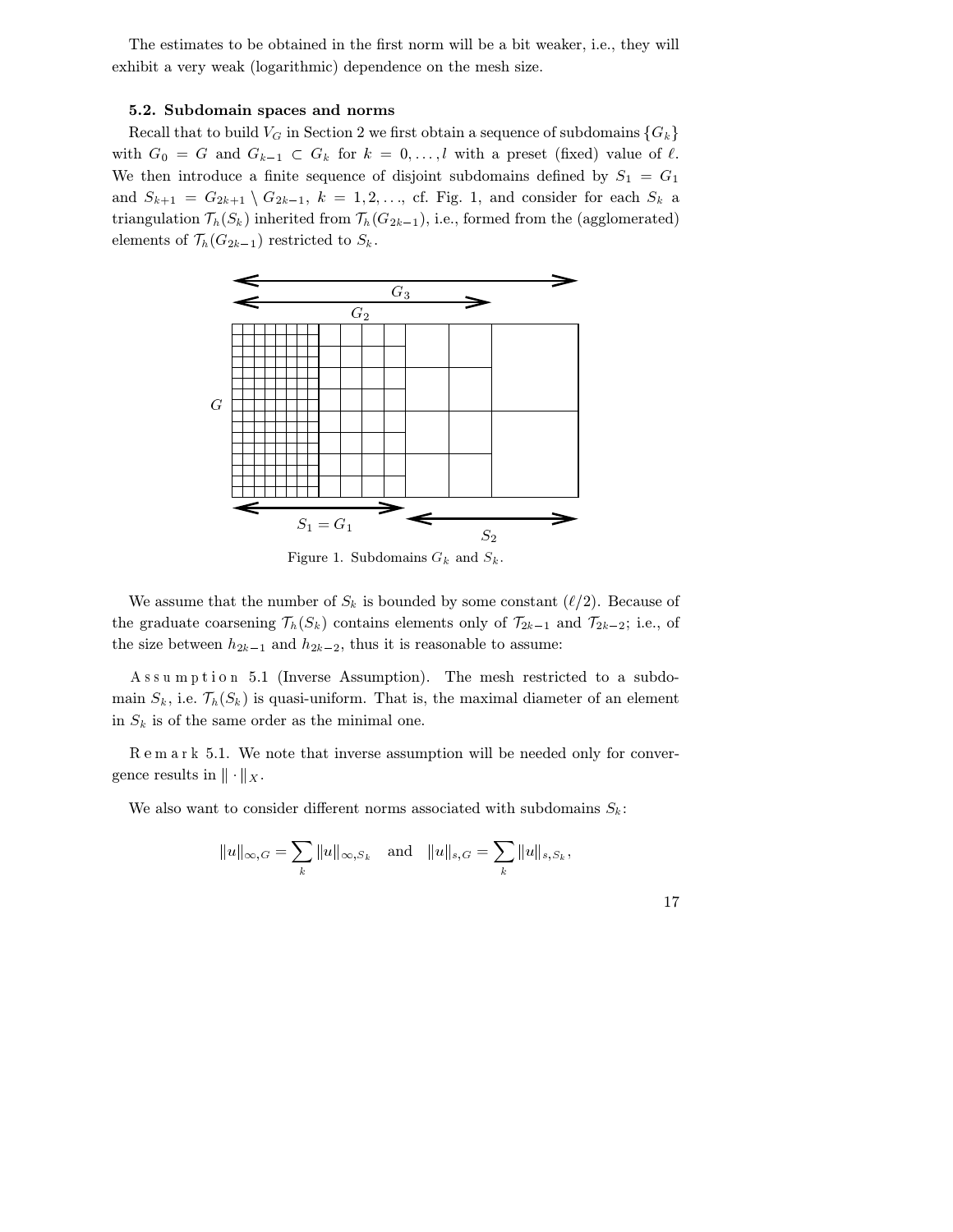where  $||u||_{\infty, S_k} = \max_{x \in S_k} |u(x)|$  and  $||u||_{s, S_k}$  stands for the standard Sobolev norm  $||u||_{H^{s}(S_k)}$ . Then from the classical inverse inequality (cf. [12]) and a standard argument the following inverse inequality follows:

 $||u||_{\infty,G} \leq C \sum (1+|\log(h(S_k))|^{1/2})||u||$ (19)  $||u||_{\infty,G} \leq C \sum (1+|\log(h(S_k))|^{1/2})||u||_{1,S_k}$  $\leqslant C(1+\max_k\{|\log(h(S_k))|^{1/2}\})||u||_{1,G}.$ 

We stress the fact that the constants in the analysis to follow generally depend on the subdomains  $G$  and their number.

**Definition 5.2** (Subdomain spaces and norms). For any subdomain  $G$  we introduce the following spaces equipped with norms:

- $\mathcal{X}_G = V_G$  with the norm  $\|\psi\|_{X,G} = \max\{\|\psi\|_{\infty,G}, \|\psi\|_{1,G}\}\$  in the case of the first norm, i.e. for  $(X, \|\cdot\|_X)$ , and  $\|\psi\|_{X,1,G} \equiv \|\psi\|_{1,G}$ , in the other case, for any  $\psi \in V_G,$
- $\mathcal{Z}_G = V_G$  equipped with the norm  $\|\psi\|_{Z,G} = \|\psi\|_{0,G}$ , in both cases for any  $\psi \in V_G$ .

The subscript  $G$  is dropped in what follows, whenever this does not cause any ambiguity.

# 5.3. Problem specific assumptions and their verifications

A ssum ption 5.2 (cf. [3]). We assume that the nonlinear boundary value problem has a solution  $u^* \in H_0^1(\Omega) \cap H^2(\Omega)$ . The latter implies that  $u^* \in L^{\infty}(\Omega)$  as well.

In addition, we assume:

(i)  $\Omega$  is a bounded convex polygon and the principal linear elliptic part A of  $\mathcal L$  is  $H^2$ -regular; that is, for any  $g \in L^2(\Omega)$  the solution of the linear boundary value problem

$$
(Aw,v)=(g,v)\quad\forall\,v\in H^1_0(\Omega),
$$

satisfies the *a priori* estimate for a constant  $C_R > 0$  (independent of the r.h.s. g),

$$
||w||_2 \leqslant C_R ||g||_0
$$

Of course this is a well-known result for  $A = -\Delta$ , i.e., for identity diffusion coefficient matrix  $\mathcal{A} = I|_{\mathbb{R}^2}$ .

- (ii) The function  $b(x, u)$  is continuously differentiable; that is,  $\partial b(x, u)/\partial u$  exists in a ball with center at  $u^*$ —the solution of (15) and is Lipschitz as a function of  $u \in \mathbb{R}$ , uniformly in  $x \in \Omega$ .
- (iii) The function  $|\partial b(x, u)/\partial u|$  is bounded in  $\Omega$  for u close to  $u^*$ .
- (iv) Finally, we assume that  $\partial b(x, u)/\partial u \leqslant 0$ .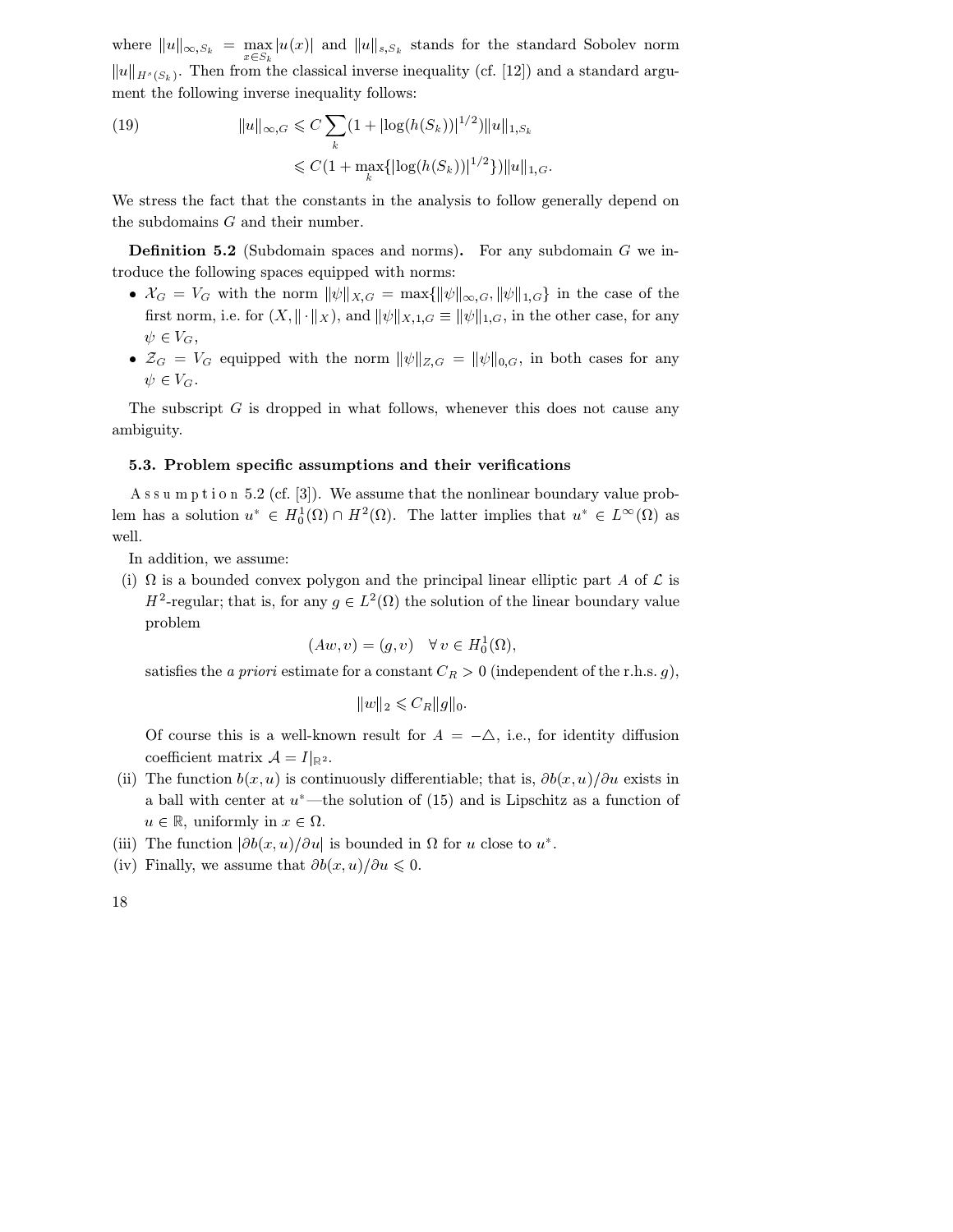For the analysis in the norm  $\|\cdot\|_{X,1}$  we will need somewhat stronger assumptions on the function  $b($ ,  $)$ :

A s s u m p t i o n 5.3 (The case of  $\|\cdot\|_{X,1}$  norm). Let (i) and (iv) of Assumption 5.2 hold and assume that  $\partial b(x, u)/\partial u$  (and  $b(x, u)$ ) exists on  $\Omega \times \mathbb{R}$  and

$$
(20) \quad |b_u(x,\xi_1) - b_u(x,\xi_2)| \le L(1 + |\xi_1|^r + |\xi_2|^r)|\xi_1 - \xi_2| \quad \forall \xi_1, \xi_2 \in \mathbb{R}, \quad \forall x \in \Omega, \\
|b_u(x,\xi)| \le C(1 + |\xi|^s) \quad \forall \xi \in \mathbb{R}, \quad \forall x \in \Omega,
$$

where  $L, C$  are positive constants and  $r, s$  are non-negative constants.

It is clear that (20) implies (ii) and (iii) of Assumption 5.2.

 5.2. We note that (20) is a type of growth assumption, and such are commonly used in the theory of nonlinear PDEs, e.g. cf. [14].

R e m a r k 5.3. A simple example which satisfies Assumption 5.3 is  $b(x, u) = -u^3$ which leads to the model problem:  $Au + u^3 = f$ .

The main result of the present section is the following convergence theorem:

**Theorem 5.1.** For an initial guess  $u_0$  in a neighborhood of  $u_h^*$  the ASPIN algorithm is quadratically convergent with

$$
||u_{n+1} - u_h^*||_X \leq C(1 + |\log(h)|)^{1/2} ||u_n - u_h^*||_X^2
$$
  

$$
||u_{n+1} - u_h^*||_1 \leq C||u_n - u_h^*||_1^2.
$$

We apply Theorem 4.2, for which we have to verify the assumptions  $(A1)$ – $(A9)$  of Section 4 in both norms. The next section provides the necessary lemmas where these assumptions are verified. More specifically, assumptions (A2) and (A5) follow from Lemmas 3.3 and 4.1 in [3] and because  $R_G \equiv Q_G$  is an  $L^2$  projection onto  $V_G$  then (A8) holds. It follows from Lemma 6.2, see below, that assumptions (A1) and (A4) are satisfied in the norms  $\|\cdot\|_X$  and  $\|\cdot\|_{X,1}$ . Lemma 6.4 verifies (A3) and Lemma 6.3 implies (A6) and (A7). Finally (A9) is validated (in both norms) by Lemma 6.5. Thus the proof is complete.  $\Box$ 

# 6. Technical lemmas

This section contains proofs of a few technical lemmas, which show that the assumptions from Section 4 are fulfilled in both norms for our problem (already used in the proof of Theorem 5.1). Some of the proofs here closely follow Sections 3 and 4 of [3].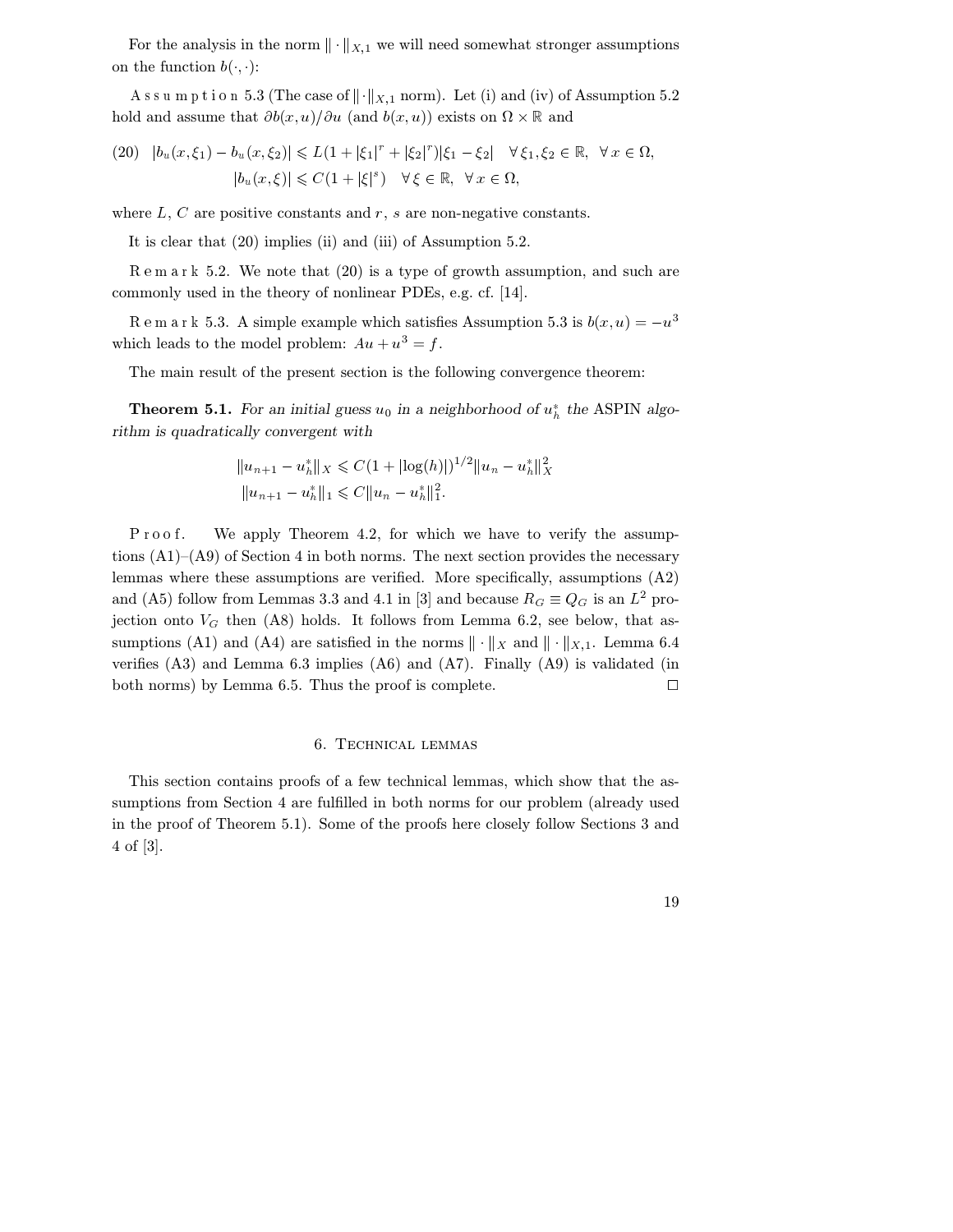**Lemma 6.1.** Let  $w \in V_G$  solve the linear problem

$$
DF_G(u)w = g
$$

for a given  $u \in V_G$  in a neighborhood of  $u^*$  and  $g \in V_G$ . Then under Assumption 5.2, we have

$$
||w||_{X,G} \leqslant C_F ||g||_{0,G}
$$

with a uniform constant  $C_F$ .

. We follow Lemma 3.3 in [3]. First we rewrite the problem into a variational form:

$$
(DF_G(u)w, \psi) = (A - b_u(u)w, \psi) = (g, \psi) \quad \forall \psi \in V_G.
$$

The stability in  $H^1$  norm (and thus in  $\|\cdot\|_{X,G}$ ) is obtained in the standard way by taking  $\psi = w$ :

$$
(Aw, w) \leq (Aw, w) - (b_u(u)w, w) \leq ||g||_0 ||w||_0 \leq ||g||_0 ||w||_1 \leq ||g||_0 ||w||_{X,G}.
$$

Note that due to Assumption 5.2 (iv), the following coercivity estimate holds  $||w||_1^2 \leq$  $C(Aw, w) \leq C ||w||_1^2$ , which shows that  $||w||_{1, G} \leq C ||g||_0$ . It remains to show that  $||w||_{\infty} \leqslant C||g||_{0}$ . For this purpose, we consider the differential problem:

$$
((A - b_u(u))\Psi, \varphi) = (g, \varphi) \quad \forall \varphi \in H_0^1(\Omega).
$$

From Lemma 3.2 in [3] it follows that  $||\Psi||_2 \leq C||g||_0$ . Based on the approximation property of the nodal interpolation in  $V_G$  there exists  $\Psi_G \in V_G$  such that

$$
\|\Psi - \Psi_G\|_{H^1(S_k)} \leqslant Ch(S_k) \|\Psi|_{H^2(S_k)}, \quad \|\Psi_G\|_{\infty, G} \leqslant \|\Psi\|_{\infty, G}
$$

and by the standard argument:

$$
||w - \Psi||_{1,G} \leq C \sum_{k} ||\Psi - \Psi_G||_{H^1(S_k)} \leq C \sum_{k} h(S_k) |\Psi|_{H^2(S_k)}.
$$

Now by (19) we get

$$
||w - \Psi_G||_{\infty, G} \leqslant \sum_k (1 + |\log(h(S_k))|^{1/2}) ||w - \Psi_G||_{H^1(S_k)}.
$$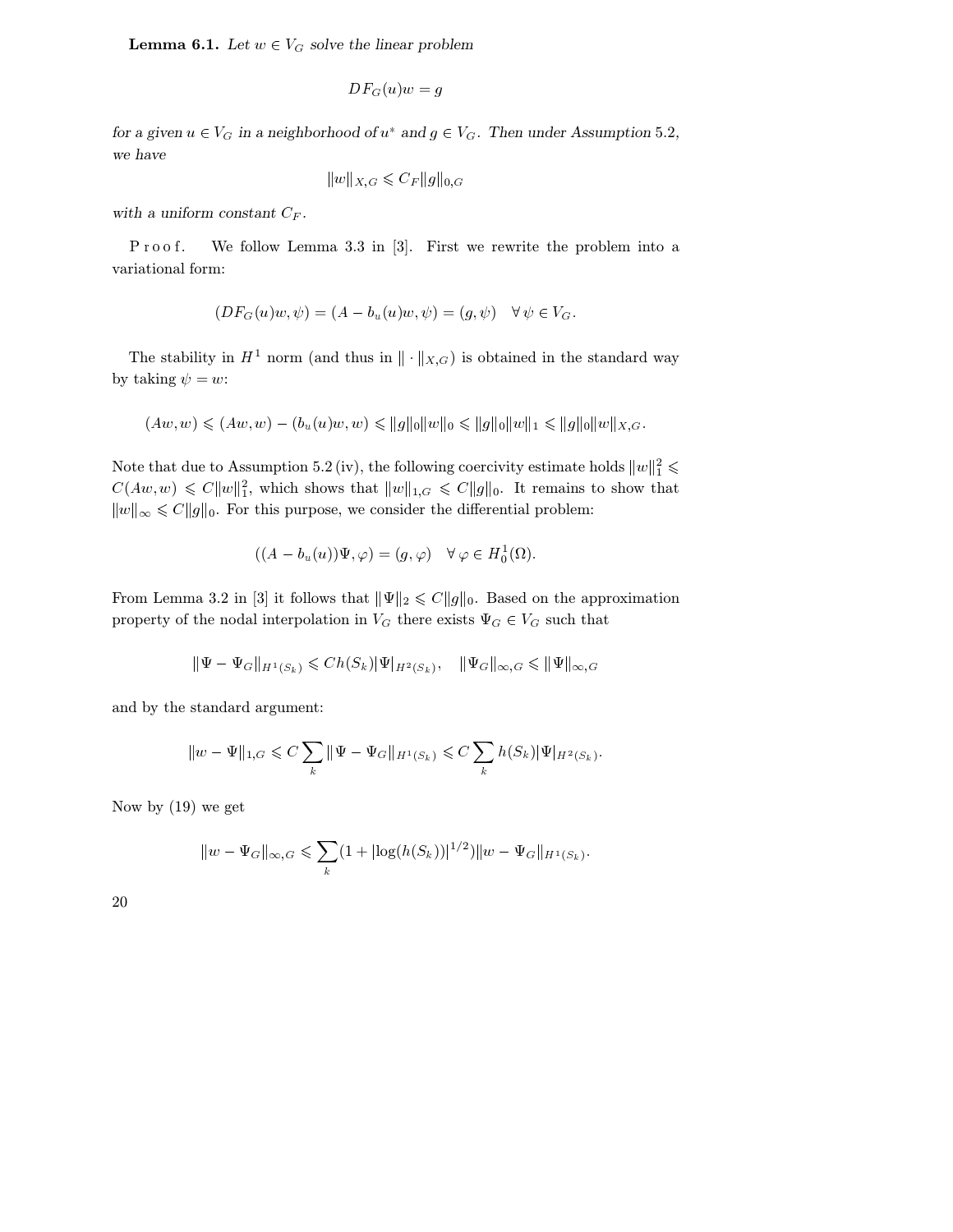Then we conclude that

$$
||w||_{\infty,G} \leq ||w - \Psi_G||_{\infty,G} + ||\Psi_G||_{\infty,G}
$$
  
\n
$$
\leq C \left( \sum_k (1 + |\log(h(S_k))|^{1/2}) ||w - \Psi_G||_{H^1(S_k)} + ||\Psi||_{\infty,G} \right)
$$
  
\n
$$
\leq C \left( \sum_k (1 + |\log(h(S_k))|^{1/2}) h(S_k) |\Psi|_{H^2(S_k)} + ||\Psi||_{2,G} \right)
$$
  
\n
$$
\leq C ||\Psi||_{2,G} \leq C ||g||_{0,G}.
$$

Thus the proof is complete.  $\hfill \square$ 

# Lemma 6.2.

1. Under Assumptions 5.2 the discrete problem (17) has a unique solution  $u_h^*$ . Moreover the following error estimates hold:

$$
||u^*-u_h^*||_1 \leqslant Ch||u^*||_2, \quad ||u^*-u_h^*||_{\infty} \leqslant Ch^{\alpha}||u^*||_2,
$$

for some positive  $\alpha$  (< 1).

2. The problem (16) has a unique solution  $u_G^*$  and the following error estimates hold:

$$
||u^*-u^*_G||_{1,G} \leqslant CH||u||_{2,G}, \quad ||u^*-u^*_G||_{\infty,G} \leqslant CH^{\alpha}||u^*||_{2,G},
$$

for a positive  $\alpha$  (< 1) and  $H = \max_{k} h(S_k)$ . If we take  $Q_G f + \delta f$  in (18) with  $\delta f$  such that  $\|\delta f\|_{Z,G}$  is sufficiently small then these estimates still hold.

P r o o f. The first statement of the present lemma is Lemma 3.1 in [3], and the second one can be proved along the same lines, the only difference being that we have to use our Inverse Assumption and Lemma 6.1 for the second statement of the lemma.  $\Box$ 

The next results deal with the inverse of  $DF_G$  for a local problem associated with a subdomain  $G$ .

**Lemma 6.3.** For any  $u_1, u_2 \in V_G$  in a neighborhood of  $u^*$  it holds that

$$
||(DF_G(u_1))^{-1}||_{Z\to X} \leq C,
$$
  

$$
||(DF_G(u_1))^{-1} - (DF_G(u_2))^{-1}||_{Z\to X} \leq C||u_1 - u_2||_{X,G}.
$$

Under Assumptions (5.3) the same results hold in the  $H^1$  type norms  $\|\cdot\|_{X,1,G}$ .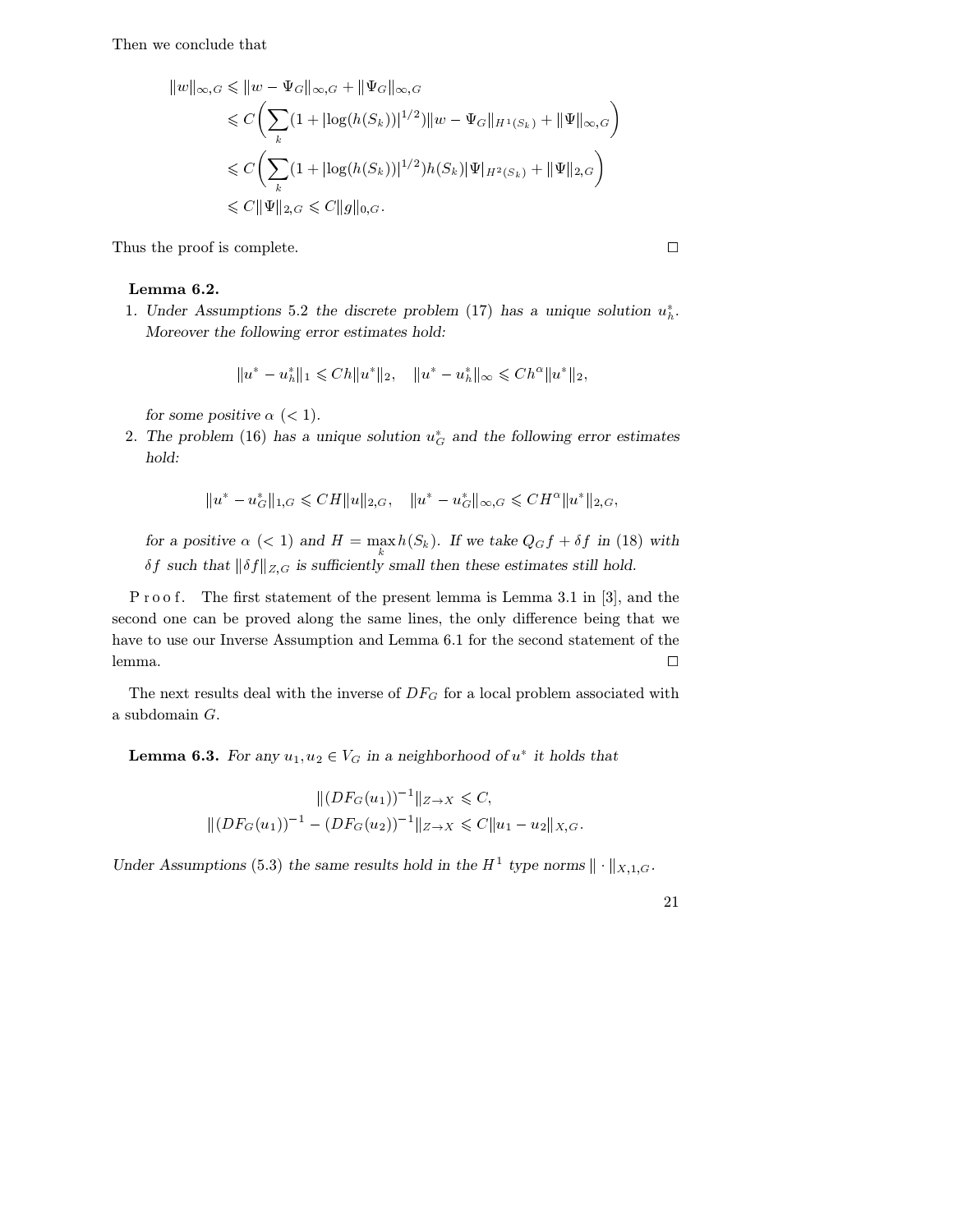P r o o f. For any  $w \in L^2(\Omega)$  with  $||w||_0 = 1$  we have the following identities

$$
(DF_G(u_i)p_i, \varphi) = (Ap_i - b_u(u_i)p_i, \varphi) = (w, \varphi) \quad \forall \varphi \in V_G, \ \ i = 1, 2,
$$

and

$$
(DF_G(u_1)p_2, \varphi) = (Ap_2 - b_u(u_1)p_2, \varphi) \quad \forall \varphi \in V_G.
$$

The first statement of the lemma now follows from Lemma 6.1, cf. Lemma 3.3 in [3], but we give here a proof of the stability in the  $H^1$  norm. Taking  $\varphi = p_2$  we have

$$
(Ap_2, p_2) - (b_u(u_2)p_2, p_2) = (w, p_2).
$$

Thus by Assumption (iv) and the Poincaré inequality we get

$$
||p_2||_1^2 \le ||w||_0 ||p_2||_0 \le C||w||_0 ||p_2||_1,
$$

which for  $||w||_0 = 1$  implies  $||p_2||_1 \leq C$ .

Next, note that for any  $\varphi \in V_G$  we have

$$
(Ap_2,\varphi)=(w+b_u(u_2)p_2,\varphi)
$$

thus

$$
(DF_G(u_1)(p_2), \varphi) = (Ap_2, \varphi) - (b_u(u_1)p_2, \varphi)
$$
  
=  $(w + (b_u(u_2) - b_u(u_1))p_2, \varphi),$ 

hence  $p_1 - p_2$  solves,

(21) 
$$
(DF_G(u_1)(p_1 - p_2), \varphi) = ((b_u(u_1) - b_u(u_2))p_2, \varphi).
$$

In the case of  $\|\cdot\|_X$  norm, Lemma 6.1 yields (based on the Lipschitz continuity of  $b_u(\cdot)$ :

$$
\max\{\|p_1 - p_2\|_1, \|p_1 - p_2\|_{\infty}\} \leq C \|(b_u(u_2) - b_u(u_1))p_2\|_0
$$
  

$$
\leq C \|u_2 - u_1\|_{\infty} \|p_2\|_0
$$
  

$$
\leq C \|u_2 - u_1\|_X \|p_2\|_0 \leq C \|u_2 - u_1\|_X.
$$

Equivalently, we have

$$
\left\| \left( (DF_G(u_1))^{-1} - (DF_G(u_2))^{-1} \right) w \right\|_X \leqslant C \|u_2 - u_1\|_X,
$$

which completes the proof in the case of  $\|\cdot\|_X$  norm.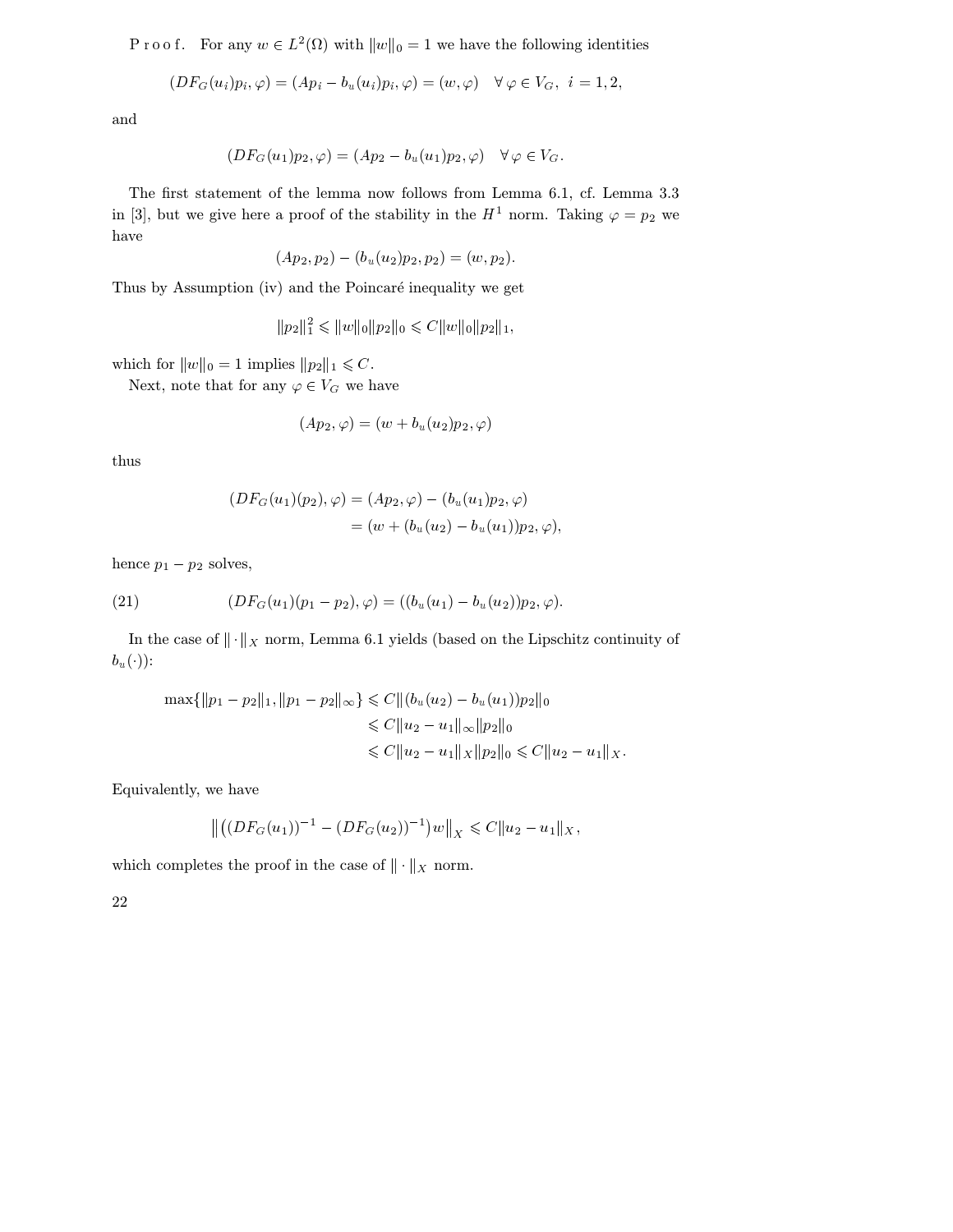The case of the other norm is a bit different. By (ii) and (iv) in Assumption 5.3, letting  $\varphi = p_1 - p_2$  in (21), the Hölder inequality and the Sobolev embeddings  $(H^1(\Omega) \subset L^q(\Omega), q \geq 1$  in 2D), we get

$$
\|p_1 - p_2\|_1^2 \leq C \left( (b_u(u_2) - b_u(u_1)) p_2, p_1 - p_2 \right)
$$
  
\$\leq C \left( 1 + \sum\_{k=1,2} \|u\_k\|\_{L^{q\_1 r}(\Omega)}^r \right) \|u\_1 - u\_2\|\_{L^{q\_2}(\Omega)} \|p\_2\|\_{L^{q\_3}(\Omega)} \|p\_1 - p\_2\|\_{L^{q\_4}(\Omega)}\$  
\$\leq C \left( 1 + \sum\_{k=1,2} \|u\_k\|\_1^r \right) \|u\_1 - u\_2\|\_1 \|p\_2\|\_1 \|p\_1 - p\_2\|\_1\$  
\$\leq C \|u\_1 - u\_2\|\_1 \|p\_1 - p\_2\|\_1\$,

for appropriate coefficients  $q_i \geq 1$  such that  $\sum_{i=1}^{4} \frac{1}{q_i} = 1$ , and also  $i=1$  $\frac{1}{q_i} = 1$ , and also  $q_1 r \geq 1$  if r from Assumption 5.3 is positive (if  $r = 0$  the latter is not needed).

In the next lemma we check that the derivative of  $F$  is Lipschitz.

**Lemma 6.4.** For  $u_1, u_2 \in V_h$  in a neighborhood of  $u^*$  it holds

$$
||DF(u_1) - DF(u_2)||_{X \to Z} \leq C||u_1 - u_2||_X.
$$

Under Assumptions 5.3 the same results hold in the  $H^1$  norm  $\|\cdot\|_{X,1}$ .

P r o o f. For any  $w, \psi \in V_h$  we have

$$
((DF(u_1)w - DF(u_2))w, \psi) = ((b_u(u_2) - b_u(u_1))w, \psi)
$$
  
\n
$$
\leq ||b_u(u_1) - b_u(u_2)||_{\infty} ||w||_0 ||\psi||_0
$$
  
\n
$$
\leq C ||u_1 - u_2||_{\infty} ||w||_0 ||\psi||_0.
$$

We utilized Assumption 5.2 (ii). Thus we can verify the statement of the lemma by taking the maximum over all  $w \in V_h$  with  $||w||_X \leq 1$ :

$$
|| (DF(u_1)w - DF(u_2))w||_0 \leq C||u_1 - u_2||_{\infty} ||w||_0 \leq C||u_1 - u_2||_X ||w||_X.
$$

The case of  $\|\cdot\|_{X,1}$  can be proven with the help of the Hölder inequality and the Sobolev embedding, in a similar way to the one utilized in the proof of Lemma 6.3.

The next lemma verifies the boundedness of the Jacobian of  $\mathcal F$  and its coercivity in the  $H^1$  norm, as well as the boundedness of its inverse in  $\|\cdot\|_X$ .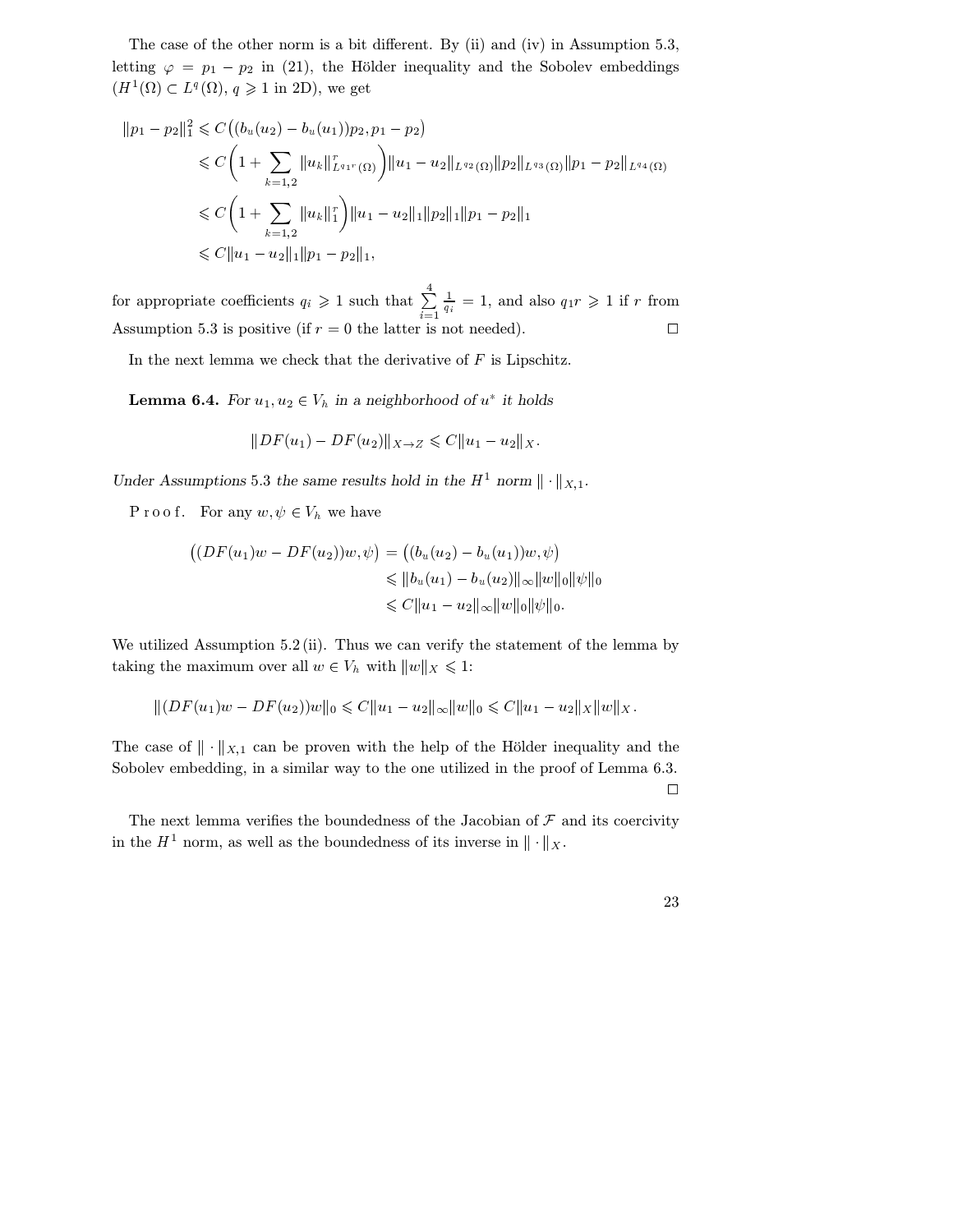**Lemma 6.5.** For all  $u \in V_h$  in a neighborhood of  $u^*$ , and all  $v \in V_h$  we have

$$
c||v||_1 \le ||D\mathcal{F}(u)v||_1 \le C||v||_1
$$
  

$$
\beta||v||_X \le ||D\mathcal{F}(u)v||_X
$$

where  $\beta = c(1 + |\log(h)|)^{-1/2}$  for positive constants c, C which are independent of the mesh size. Under Assumptions 5.3 the first statement of the lemma holds in the  $H^1$  norm  $\|\cdot\|_{X,1}$ .

P r o o f. In this proof the following notation is used:

$$
||u||_C := (Cu, u)
$$

for any symmetric and positive definite operator  $C: V_h \to V_h$ . Let

$$
M^{-1} := \sum_G E_G (DF_G(u_G))^{-1} R_G,
$$

then

$$
D\mathcal{F}(u) = M^{-1}DF(u) = \sum_G E_g (DF_G(u_G))^{-1}R_G DF(u).
$$

We first consider the case of the  $\|\cdot\|_X$  norm. Note that for  $u \in V_h$  in a neighborhood of  $u_h^*$  we have that  $u_G = E_G F_G^{-1}(RF(u))$  is close to  $u_G^*$ , cf. Lemma 6.3, and thus  $||b_u(u_G)||_{\infty}$  (and  $||b_u(u)||_{\infty}$ ) is bounded by Assumption 5.2 (iii). It follows that

(22) 
$$
(DF_G(u_G)\psi, \psi) \leq C(A\psi, \psi) \quad \forall \psi \in V_G,
$$

(23) 
$$
(DF(u)\varphi, \varphi) \leq C(A\varphi, \varphi) \quad \forall \varphi \in V_h.
$$

Next note that for u and  $u_G$  in the neighborhood of  $u^*$  we have by Assumption 5.2 (iv)  $-b_u(u) \geq 0$  and  $-b_u(u_G) \geq 0$ , and since  $DF(u) = A - b_u(u)$ , the following estimates are straightforward

(24) 
$$
(A\varphi, \varphi) \le (DF(u)\varphi, \varphi) \le C(A\varphi, \varphi) \quad \forall \varphi \in V_h,
$$

$$
(A\psi, \psi) \le (DF_G(u_G)\psi, \psi) \le C(A\psi, \psi) \quad \forall \psi \in V_G.
$$

Introduce  $A_G: V_G \to V_G$  defined by

$$
(A_G\varphi,\psi)=(\mathcal{A}\nabla\varphi,\nabla\psi)\quad\forall\,\varphi,\psi\in V_G.
$$

Then  $B^{-1} := \sum E_G A_G^{-1} R_G$  is invertible over  $V_h$  and we have

$$
c(A\varphi,\varphi)\leqslant (B\varphi,\varphi)\leqslant C(A\varphi,\varphi),\quad \forall \varphi\in V_h,
$$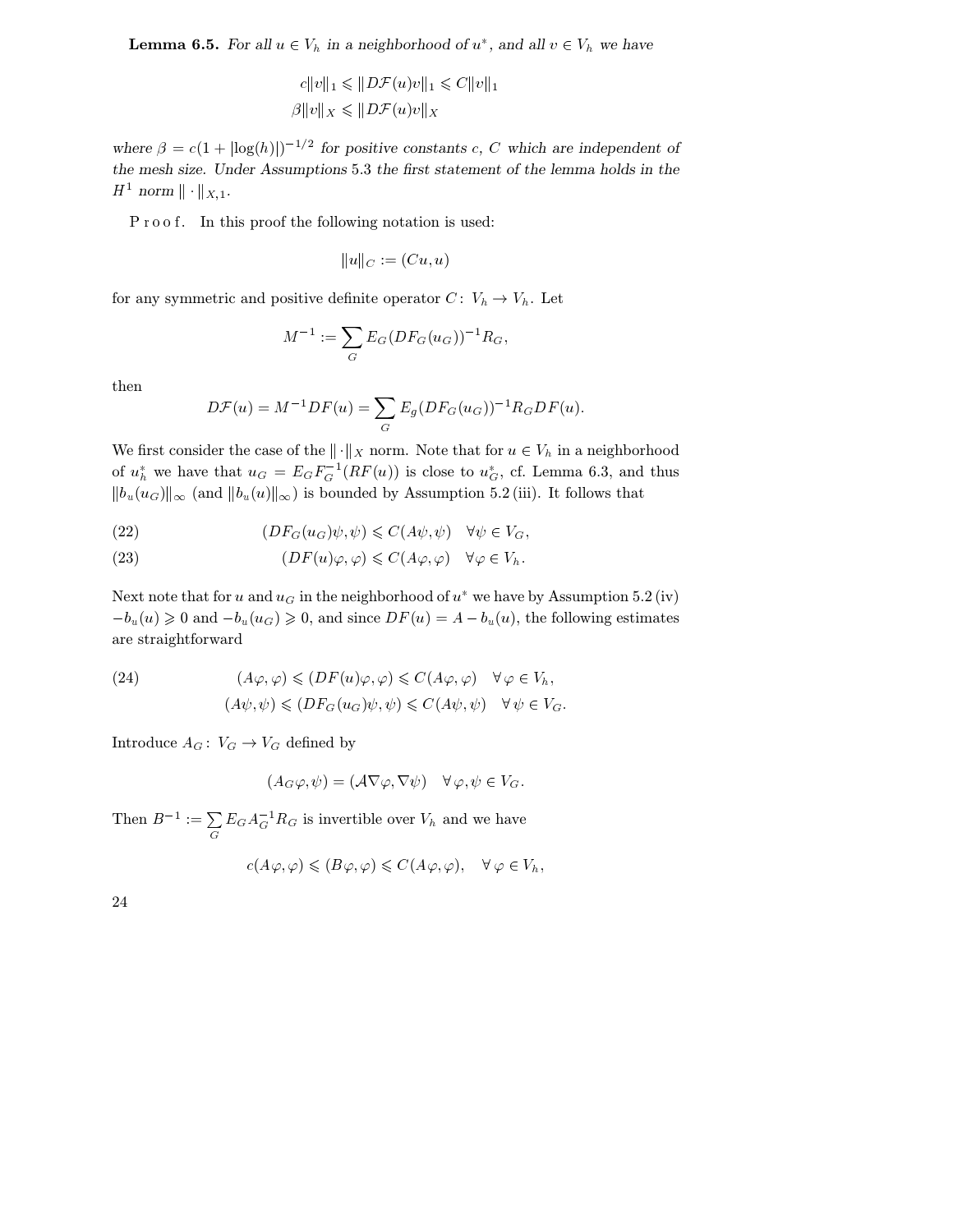see [2]. From the standard additive Schwarz method (ASM) theory (e.g., [11]) and (24) we get that if we replace  $A_G$  by  $DF_G(u_G)$  (i.e.  $B^{-1}$  by  $M^{-1}$ ) then it holds

(25) 
$$
(A\varphi, \varphi) \leq C(M\varphi, \varphi) \leq C(DF(u)\varphi, \varphi) \leq C(A\varphi, \varphi), \quad \forall \varphi \in V_h,
$$

and by a standard argument, cf. e.g. [7], we get

$$
(26) \qquad c(A^{-1}\varphi,\varphi) \leq (M^{-1}\varphi,\varphi) \leq C(DF(u)^{-1}\varphi,\varphi) \leq C(A^{-1}\varphi,\varphi), \quad \forall \varphi \in V_h.
$$

This is equivalent to saying that the norms  $||u||_M$ ,  $||u||_{DF(u)}$  are equivalent to  $||u||_A$ over  $V_h$ . The latter one (based on Poincaré's inequality) is equivalent to  $||u||_1$ .



Figure 2. The figure shows a mesh of 6400 fine elements partitioned into 16 subdomains. Each shade represents a subdomain of fine mesh elements.

Define  $p = \mathcal{F}(u)v = M^{-1}DF(u)v$ , for any u in the neighborhood of  $u^*$  and any  $v \in V_h$ , i.e., let  $DF(u)v = Mp$ . Then, (25) and (26) yield

(27) 
$$
||v||_1 \leq C(Av, v) \leq C(DF(u)v, v) = C||DF(u)v||_{DF(u)^{-1}} \leq C||Mp||_{DF(u)^{-1}} \leq C||Mp||_{M^{-1}} = C(Mp, p) \leq C(Ap, p) \leq C||p||_1.
$$

The converse is also true, i.e.,  $||p||_1 \leq C ||v||_1$ . By an inverse inequality, e.g. cf. [12], and (27) we get

$$
||v||_{\infty} \leq C(1+|\log(h)|)^{1/2}||v||_1 \leq C(1+|\log(h)|)^{1/2}||p||_X.
$$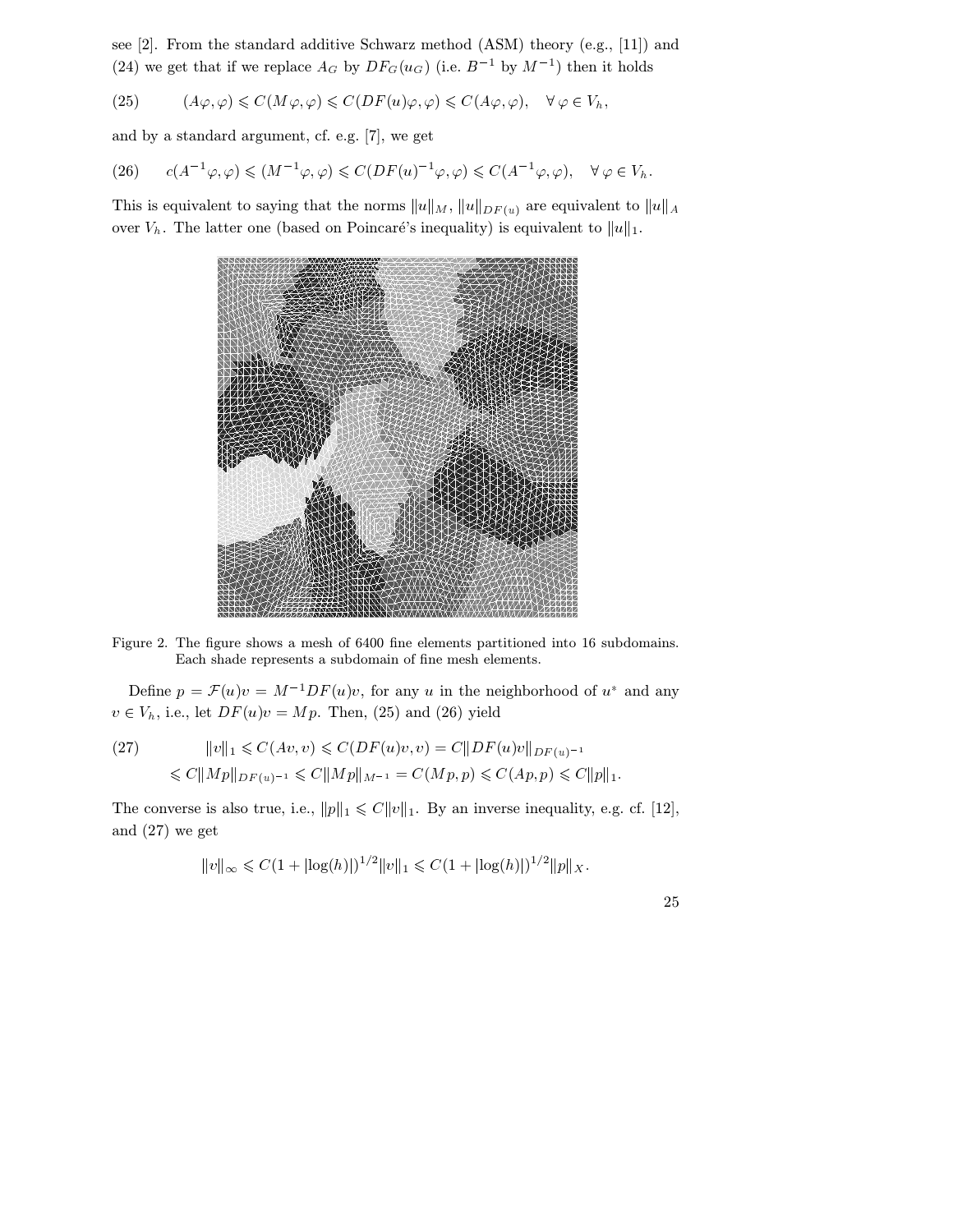To handle the case of the  $H^1$  norm, we have to use Assumption 5.3, then apply Hölder's inequality, use the Sobolev embedding and Poincaré's inequality. Thus, we get

$$
(DF(u)\varphi, \varphi) \leq (A\varphi, \varphi) + (b_u(u)\varphi, \varphi)
$$
  
\n
$$
\leq (A\varphi, \varphi) + C(1 + \|u\|_{L^{rp}(\Omega)}^r) \|\varphi\|_{L^{2q}(\Omega)}^2
$$
  
\n
$$
\leq (A\varphi, \varphi) + C(1 + \|u\|_1^r) \|\varphi\|_1^2
$$
  
\n
$$
\leq (A\varphi, \varphi) + C \|\varphi\|_1^2 \leq C(A\varphi, \varphi)
$$

for any coefficients  $p, q > 0$  such that  $1/p + 1/q = 1$ ,  $rp \ge 1$  (if  $r = 0$  the latter is not needed) and any  $\varphi \in V$ , i.e., (22) and (23) hold. The rest of the proof follows the lines of the case of  $\|\cdot\|_X.$  $\parallel$ x.



Figure 3. The figure shows an agglomeration based coarsened away mesh containing 6400 fine elements, 456 agglomerated elements and 400 subdomain elements, cf. Fig. 2.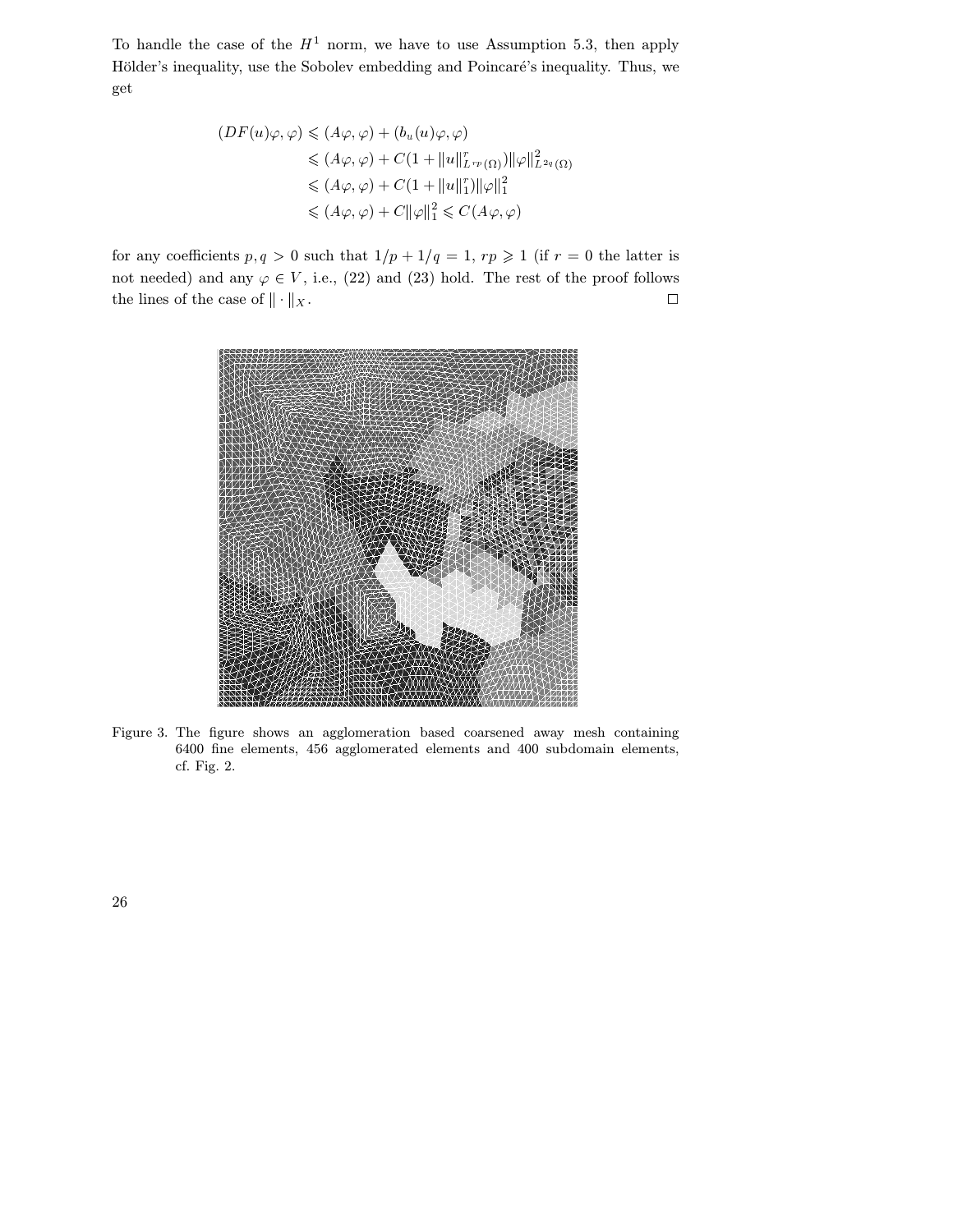#### 7. Numerical experiments

In this section, we report a series of numerical experiments for the model problem (1) with the functions  $a, g: \mathbb{R} \to \mathbb{R}$  defined by

$$
a(u) = \sqrt{1 + u^2}
$$
 and  $g(u) = u^2$ .

| Nsub | Nonlin iter | Lin iter | Average lin |
|------|-------------|----------|-------------|
| 24   |             | 35       |             |
| 29   | 3           | 30       | 10          |
| 16   | 3           | 35       | 11          |
| 64   |             | l.h      | 15          |

Table 1. 400 elements, 231 degrees of freedom; Nsub—number of subdomains, Nonlin iter number of nonlinear iterations, Lin iter—number of linear iterations, Average lin average number of linear iterations per Newton iteration.

We are interested in the number of linear and nonlinear iterations, and how they change with respect to the number of subdomains, as well as the fine-grid mesh size (or number of fine-grid elements).

| Nsub      | Nonlin iter | Lin iter | Average lin |
|-----------|-------------|----------|-------------|
| 24        |             | 37       | 12          |
| <b>29</b> |             | 42       | 14          |
| 16        |             | 52       | 17          |
| 64        |             |          | 15          |

Table 2. 1600 elements, 861 degrees of freedom; Nsub—number of subdomains, Nonlin iter—number of nonlinear iterations, Lin iter—number of linear iterations, Average lin—average number of linear iterations per Newton iteration.

|    | Nsub   Nonlin iter   Linear iter   Average lin |    |    |
|----|------------------------------------------------|----|----|
|    |                                                |    |    |
| 29 |                                                |    |    |
| 16 |                                                | 62 | 15 |
| 64 |                                                |    |    |

Table 3. 6400 elements, 3321 degrees of freedom; Nsub—number of subdomains, Nonlin iter—number of nonlinear iterations, Lin iter—number of linear iterations, Average lin—average number of linear iterations per Newton iteration.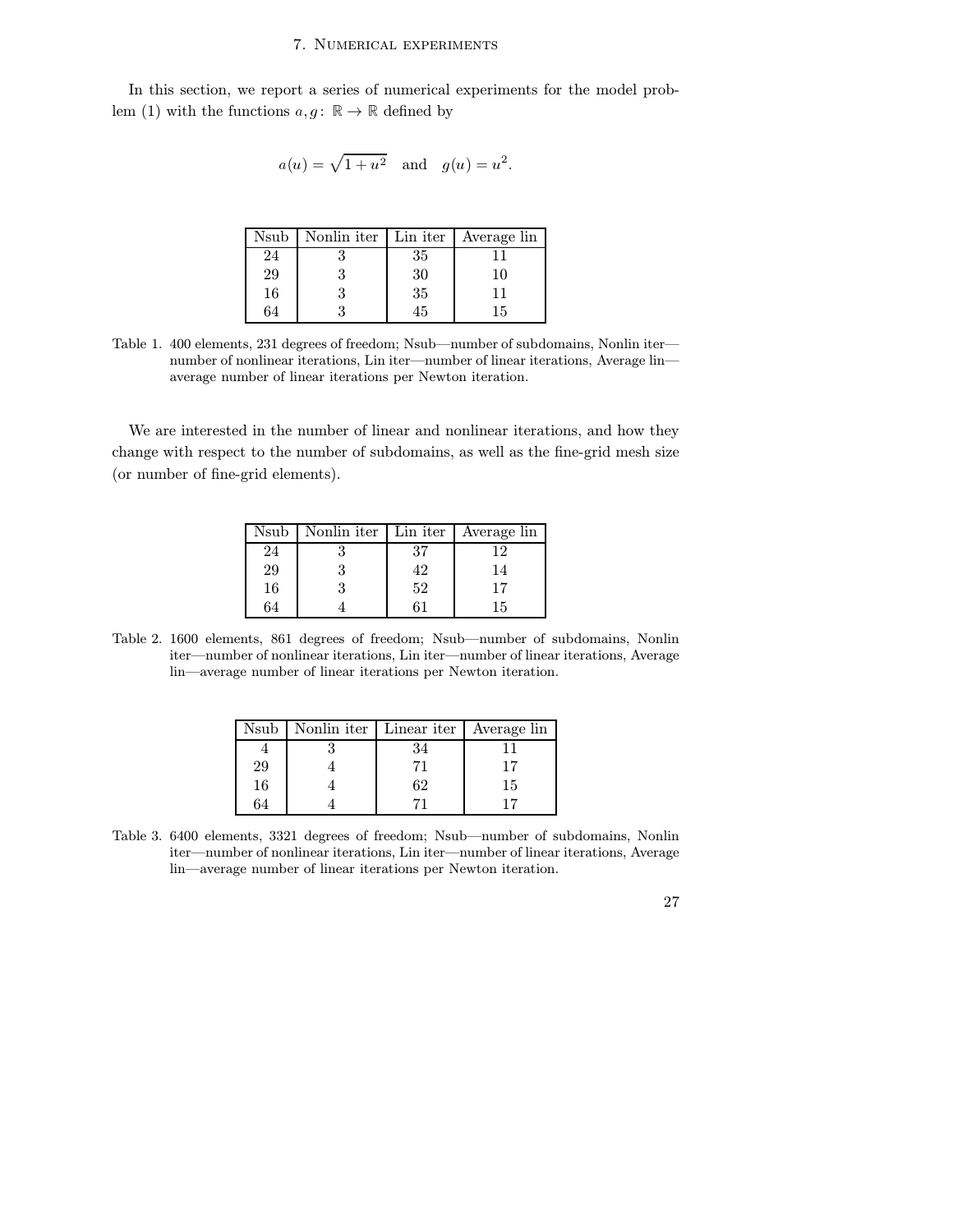| NU SUB         | SΝ             | NΕ   | NDoF |
|----------------|----------------|------|------|
| 4              | $\overline{0}$ | 1699 | 952  |
| $\overline{4}$ | $\mathbf 1$    | 1705 | 980  |
| 4              | $\overline{2}$ | 1680 | 944  |
| 4              | 3              | 1663 | 943  |
| 9              | $\overline{0}$ | 781  | 469  |
| 9              | 4              | 764  | 456  |
| 9              | $\overline{5}$ | 793  | 479  |
| 9              | 8              | 792  | 504  |
| 16             | $\overline{0}$ | 456  | 287  |
| 16             | 4              | 459  | 291  |
| 16             | 10             | 484  | 320  |
| 16             | 14             | 438  | 279  |
| 64             | 3              | 152  | 119  |
| 64             | 14             | 147  | 122  |
| 64             | 36             | 142  | 116  |
| 64             | 59             | 145  | 121  |

Table 4. Number of degrees of freedom and of elements of a few subdomains for the mesh with 6400 elements and 3321 degrees of freedom. NU SUB—number of subdomains, SN—subdomain number, NE—number of elements, NDoF—number of degrees of freedom.

The stopping criterion is to reduce the  $L^2$ -norm of the initial nonlinear residual by a factor of  $10^{-4}$ . In the following three tables we show the global number of nonlinear Newton iterations, the global number of linear iterations and the average number of linear iterations necessary for one Newton iteration for three meshes and different number of subdomains. In Tab. 1 we present the results for a mesh with 400 elements. Tab. 2 refers to a mesh with 1600 elements, whereas Tab. 3 stands for a mesh with 6400 elements, cf. Fig. 3. Lastly, Tab. 4 presents the distribution of the degrees of freedom and number of elements corresponding to various partitioning of the original mesh with 6400 elements which gives an indication about the complexity of the subdomain solvers (shown in Tab. 3).

The numerical results show that overall the number of nonlinear iterations and the average number of linear iterations per nonlinear step are stable and nearly independent of the mesh size and the number of subdomains. Note that our discrete subdomain problems are obtained by the non-linear element agglomeration AMGe method summarized in Section 2 and Section 3 (originally described in [9] which is an extension of the linear one from [8]) which should explain the certain increase of the number of the linear iterations with the number of subdomains.